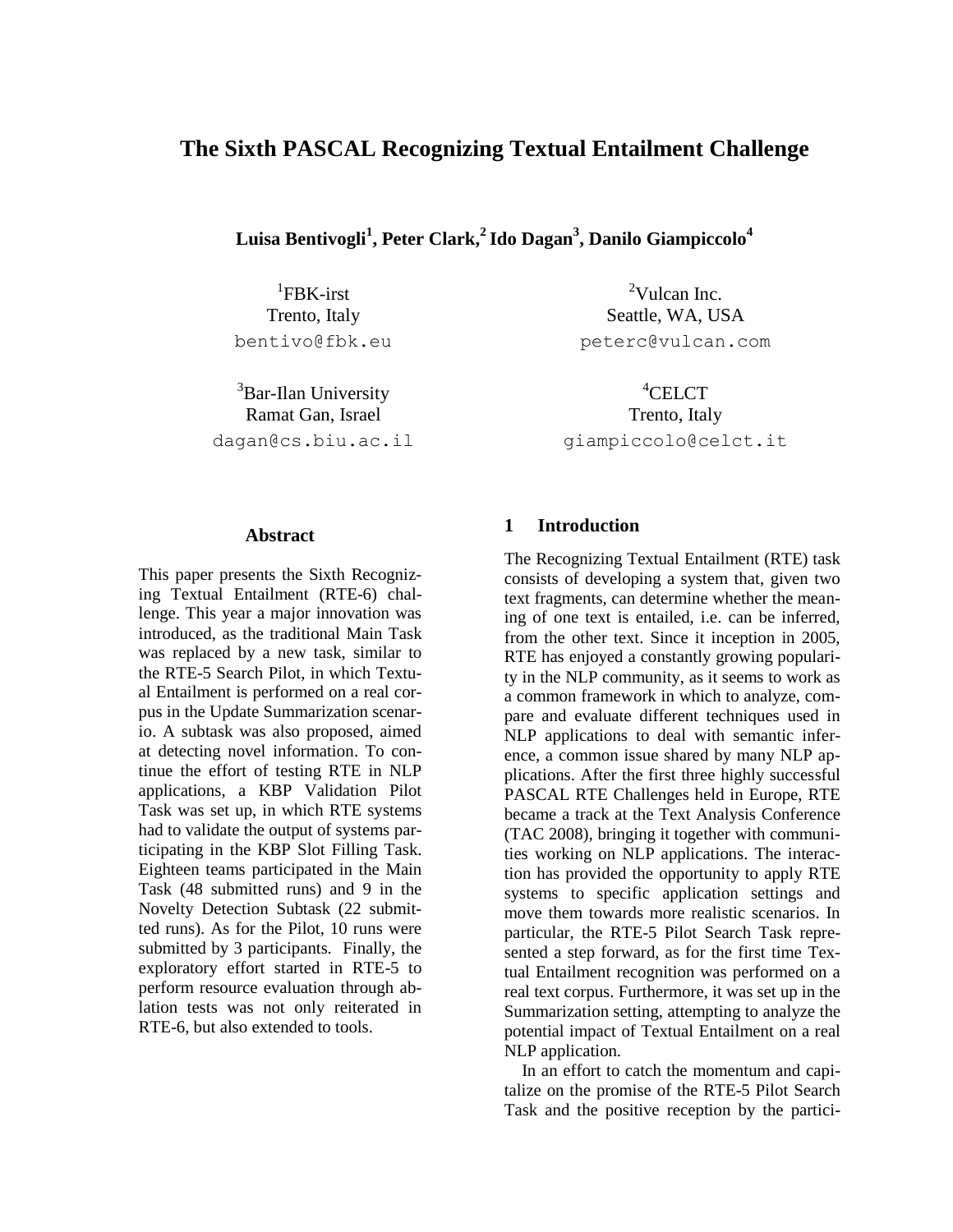pants, the sixth round of the RTE challenges had two major objectives. First, it aimed to continue the research in RTE and sustain the advance of the state of the art in the field, by proposing data sets which reflect the natural distribution of entailment in a corpus and present all the typical problems that a system may deal with while detecting Textual Entailment in a natural setting, such as the interpretation of sentences in their discourse context. Second, RTE-6 aims to further explore the contribution that RTE engines can provide to Summarization applications.

In order to achieve these goals, major innovations were introduced in RTE-6. For the first time in 2010, the traditional Main Task which was carried out in the first five RTE challenges was not offered. Unlike the traditional Main Task framework, in which the data sets were composed of isolated, artificially created T(ext) – H(ypothesis) pairs, the new RTE-6 Main Task consists of recognizing Textual Entailment within a corpus. The task is situated in the Summarization setting and is a close variant of the RTE-5 Pilot Task: given a corpus, a hypothesis H, and a set of "candidate" sentences retrieved by the Lucene search engine from that corpus for H, RTE systems are required to identify all the sentences that entail the H among the candidate sentences.

In addition to the Main Task, a Novelty Detection Subtask was also proposed in RTE-6. The Novelty Detection Subtask is based on the Main Task and consists of judging whether the information contained in each hypothesis H is novel with respect to - i.e. not entailed by - the information contained in the corpus. The Novelty Detection Task is aimed at specifically addressing the needs of the Summarization Update scenario, where Summarization systems are required to write a short summary of a set of newswire articles, under the assumption that the user has already read a given set of earlier articles, and thus is interested in novel information.

Another major innovation introduced this year is represented by the new RTE-6 Pilot Task. In fact, the successful experience of the Pilot Task offered within RTE-5 pointed out opportunities to broaden the interaction between RTE and other application areas at TAC. To this purpose, a Knowledge Base Population (KBP) Validation Task was proposed as a Pilot within RTE-6. This task was based on the TAC KBP Slot Filling Task (McNamee and Dang, 2009), and was meant to show the potential utility of RTE systems for Knowledge Base Population.

Finally, following the positive experience of the fifth challenge, all the participants in the RTE-6 Main Task were asked to carry out ablation tests on the knowledge resources used by their systems, with the aim of studying the relevance of such resources in recognizing Textual Entailment. This year ablation tests were also extended to tools, such as parsers, coreference resolvers, Named Entity recognizers.

This paper describes the preparation of the data sets for both Main and Pilot tasks, the metrics used for the evaluation of the systems' submissions, and a preliminary analysis of the results of the challenge. In Section 2 the new Main Task is presented, describing the data sets, the evaluation methodology, and an analysis of the results achieved by the participating systems. Section 3 is dedicated to a detailed presentation of the Novelty Detection Subtask, and the KBP Validation Pilot Task is described in Section 4. In Section 5 the RTE-6 ablation tests, together with the RTE Knowledge Resources initiative, are presented. Conclusions and perspectives on future work are outlined in Section 6.

## **2 The RTE-6 Main Task: Recognizing Textual Entailment within a Corpus**

Textual Entailment is defined as a directional relationship between two text fragments - T, the entailing text and H, the entailed text - so that *T entails H if, typically, a human reading T would infer that H is most likely true* (Dagan et al., 2006).

This definition of entailment is based on (and assumes) common human understanding of language as well as background knowledge; in fact, for Textual Entailment to hold it is required that *text and knowledge entail H, but knowledge alone cannot entail H.* This means that H may be entailed by incorporating some prior knowledge that would enable its inference from T, but it should not be entailed by that knowledge alone. In other words, H is not entailed if H is true regardless of T.

The traditional RTE Main Task, which was carried out in the first five RTE challenges, con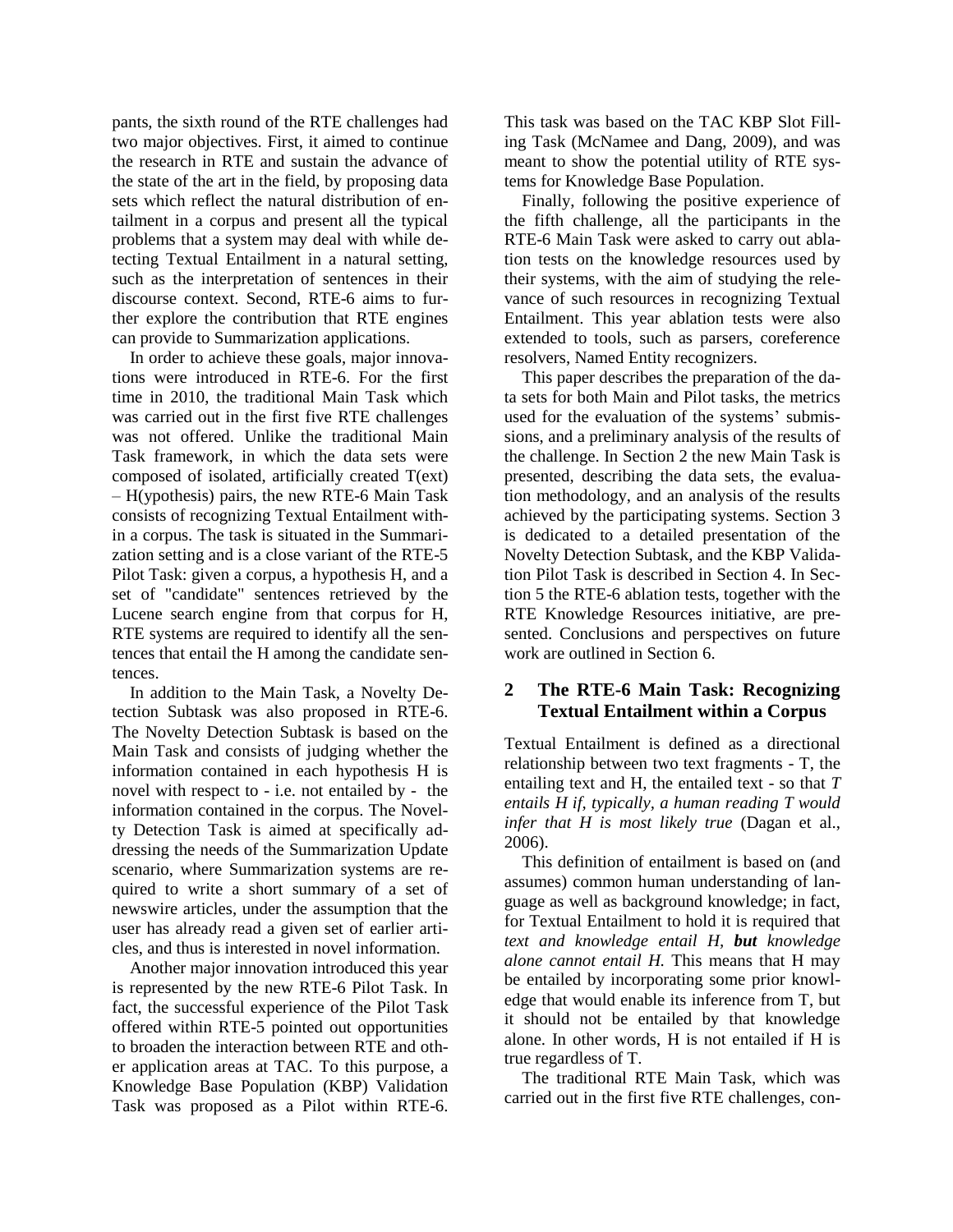sisted of making entailment judgments over isolated T-H pairs. In such a framework, both Text and Hypothesis were artificially created in a way that they did not contain any references to information outside the T-H pair. As a consequence, the context necessary to judge the entailment relation was given by T, and only language and world knowledge were needed, while knowledge of the textual context surrounding T was not required.

In contrast, the task of Recognizing Textual Entailment within a corpus, introduced as a pilot task in RTE-5 (see Bentivogli et al., 2009b), consists of finding all the sentences in a set of documents that entail a given Hypothesis. In such a scenario, both T and H are to be interpreted in the context of the corpus, as they rely on explicit and implicit references to entities, events, dates, places, situations, etc. pertaining to the topic<sup>1</sup>.

In RTE-6, the traditional Main Task is replaced by the task of Recognizing Textual Entailment within a corpus.

The RTE-6 Main Task is situated in the Summarization application setting. To apply RTE in this setting (i) the RTE corpus is taken from the 2009 Summarization Task data set and (ii) the Hs are (standalone versions of) sentences in that data set, selected from those incorporated into the automatic summaries created by the systems participating in the Update Summarization  $Task^2$ .

The goal of the task is to further explore the contribution that RTE engines can make to Summarization. In fact, in a general summarization setting, correctly extracting all the sentences entailing a given candidate statement for the summary (similar to Hs in RTE) corresponds to identifying all its mentions in the text, which is useful for assessing the importance of that candidate statement for the summary and, at the same time, detecting those sentences which contain redundant information and should probably not be included in the summary.

<sup>1</sup> For an analysis of the relevance of discourse phenomena in Textual Entailment see (Bentivogli et al., 2009a).

The rest of Section 2 describes the Main Task in detail, presenting a description of the task, the resulting data set, the metrics used to evaluate the systems' submissions and the results obtained.

### **2.1 Task Description**

In the RTE-6 Main Task, given a corpus, a hypothesis H, and a set of "candidate" entailing sentences for that H retrieved by Lucene from the corpus, RTE systems are required to identify all the sentences that entail H among the candidate sentences.

Although the task is a close variant of the RTE-5 Pilot Task; it differs significantly in two ways. First, unlike in RTE-5, where the Search Task was performed on the whole corpus, in RTE-6 the search is just over the Luceneretrieved candidates, and thus a preliminary Information Retrieval filtering phase was performed by the organizers while building the data set, as might be expected in any RTE system working with large amounts of text.

For this filtering phase, the retrieval component has to consider (i) each hypothesis as a query and (ii) the corpus sentences as "the documents" to be retrieved. To this purpose, the Apache Lucene<sup>3</sup> text search engine, Version 2.9.1, was used with the following characteristics:

- *StandardAnalyzer* (tokenization, lowercase and stop-word filtering, basic cleanup of words)
- Boolean "OR" query
- Default document scoring function

In order to decide which Lucene setting was best, an experiment was conducted on the whole RTE-5 Search data set and on three topics of the RTE-6 Development Set. Results showed that, when the first 100 top-ranked sentences for each H are taken as candidates, Lucene achieves a recall of about 0,80. This appeared to be a good compromise, as it provided a sufficient number of entailing sentences, while also being a manageable number to create a gold standard annotation. However, it is worth noting that this choice implied that about 20% of entailing sentences,

<sup>&</sup>lt;sup>2</sup> In the 2009 Summarization Task, the automatic summaries were an assembly of (sometimes modified) selected corpus sentences rather than synthesized sentences.

<sup>&</sup>lt;sup>3</sup> http://lucene.apache.org/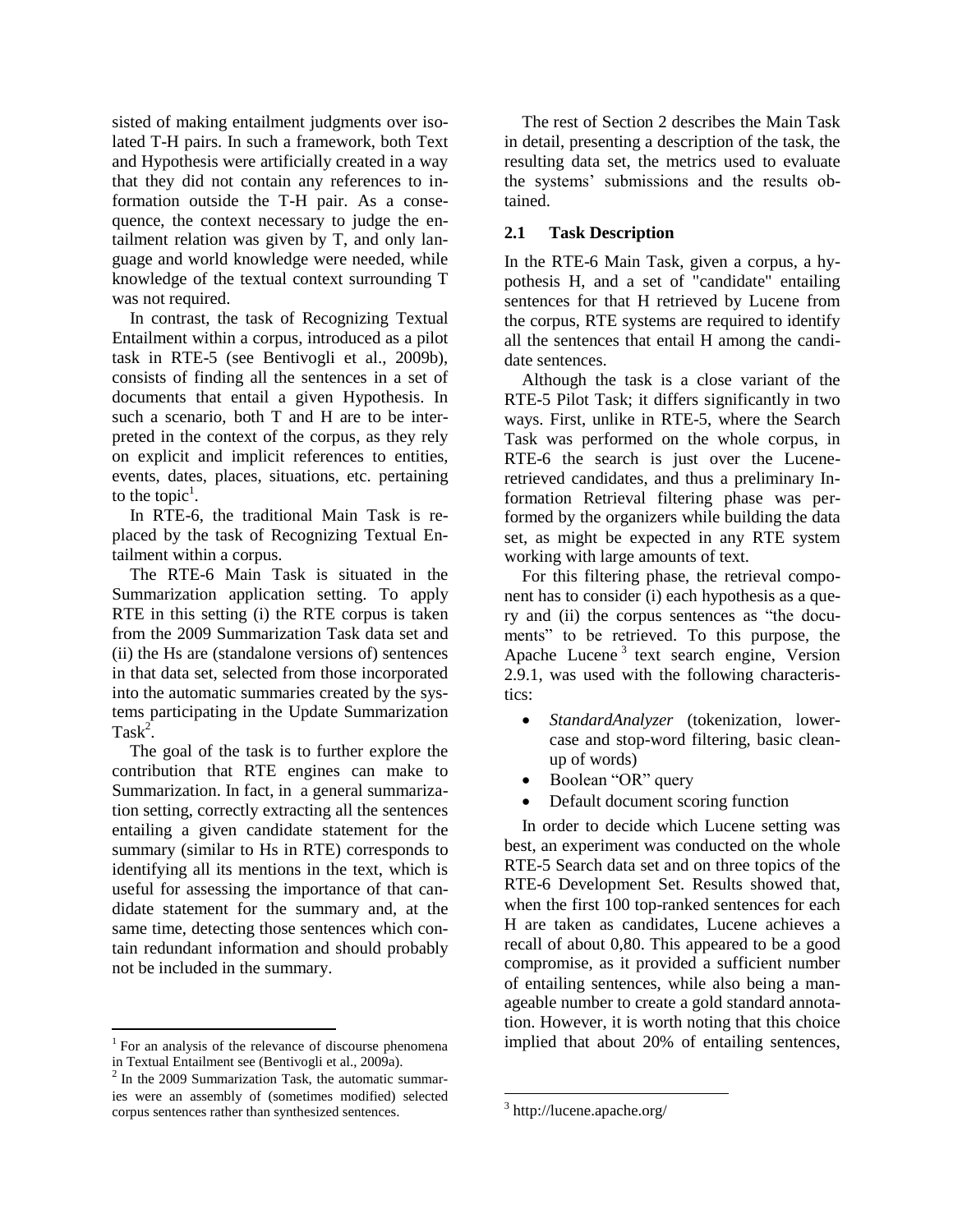present in the corpus but not retrieved by Lucene, got lost in this RTE-6 exercise.

A second important difference compared with the RTE-5 Search Task is the fact that a certain number of Hs have no entailing sentences in the corpus, and also that some documents in the corpus do not contain any entailing sentences.

The example below presents a hypothesis (H) referring to a given topic, and some of the entailing sentences (T) among the larger set of candidate sentences retrieved by Lucene:

- H Jill Carroll was seized by gunmen
- T The Christian Science Monitor newspaper on Monday pleaded for the release of American reporter Jill Carroll, seized in Baghdad by abductors who gunned down her Iraqi translator. *(*doc\_id="AFP\_ENG\_20060109.0574" s\_id="1"*)*
- T US-Iraq-journalist-kidnap WASHINGTON: The Christian Science Monitor newspaper pleaded for the release of American reporter Jill Carroll, seized in Baghdad by abductors who gunned down her Iraqi translator. *(*doc\_id="AFP\_ENG\_20060110.0001" s\_id="9"*)*
- T Jill Carroll, 28, a freelance reporter working for the Christian Science Monitor, was seized by gunmen on Saturday after calling by the office of a prominent Sunni politician, the US newspaper confirmed on Monday.
	- *(*doc\_id="AFP\_ENG\_20060110.0024" s\_id="2"*)*
- T The 28-year-old reporter was seized by gunmen on Saturday after calling by the office of a prominent Sunni politician in the neighbourhood. *(*doc\_id="AFP\_ENG\_20060110.0430" s\_id="7"*)*

It is important to note that while only the subset of the candidate entailing sentences must be judged for entailment, these sentences are not to be considered as isolated texts. Rather, the entire corpus to which the candidate entailing sentences belong is to be taken into consideration in order to resolve discourse references and appropriately judge the entailment relation. For instance, the last sentence (s  $id="7"$ ) in the example above was considered as entailing the H because, from its context, it could be understood that the mention "The 28 year-old reporter" refers to the entity "Jill Carroll", mentioned earlier in the discourse.

#### **2.2 Data Set Description**

The RTE-6 Main data set is based on the data created for the TAC 2009 Update Summarization Task. The TAC 2009 SUM Update data consists of a number of topics, each containing two sets of documents, namely (i) Cluster A, made up of the first 10 texts in chronological order (of publication date), and (ii) Cluster B, made up of the last 10 texts.

The RTE-6 data set is composed of 20 topics, 10 used for the Development Set and 10 for the Test Set. For each topic, the RTE-6 Main Task data consist of:

- a) Up to 30 Hypotheses referring to the topic. The Hs are standalone versions of sentences in the Cluster B documents.
- b) A set of 10 documents, corresponding to the Cluster A corpus.
- c) For each H, a list of up to 100 candidate entailing sentences (the Ts) from the Cluster A corpus and their location in the corpus.

While Ts are naturally occurring sentences in a corpus and are to be taken as they are, the Hs were slightly modified from the originals so as to be standalone sentences. The procedure applied for the creation of the Hs is described in the following section.

#### **2.3 Creation of the Hypotheses**

In order to be as consistent as possible with the Summarization scenario, the Hs were standalone versions of the Cluster B sentences included in the automatic summaries of Cluster B documents.

Our original goal was that all the content of the automatic summaries was captured by the Hs. To do that, first all the sentences present in the 10 best scoring systems<sup>4</sup> participating in the TAC 2009 Update Summarization Task were collected. When a summary sentence contained several pieces of information, it was divided into simpler content units, which were then rephrased as standalone sentences. For example, from the summary sentence "*Merck, the maker of Vioxx, which was approved by the FDA in 1999, voluntarily took the drug off the market in September.*", taken from Topic 924 in Development Set, three different Hs were created, namely H147 "*Merck is the maker of Vioxx*."; H151"*Vioxx was approved by the FDA in* 

<sup>4</sup> According to the Pyramid evaluation results for summaries of Cluster B (see Dang and Owczarzak, 2009).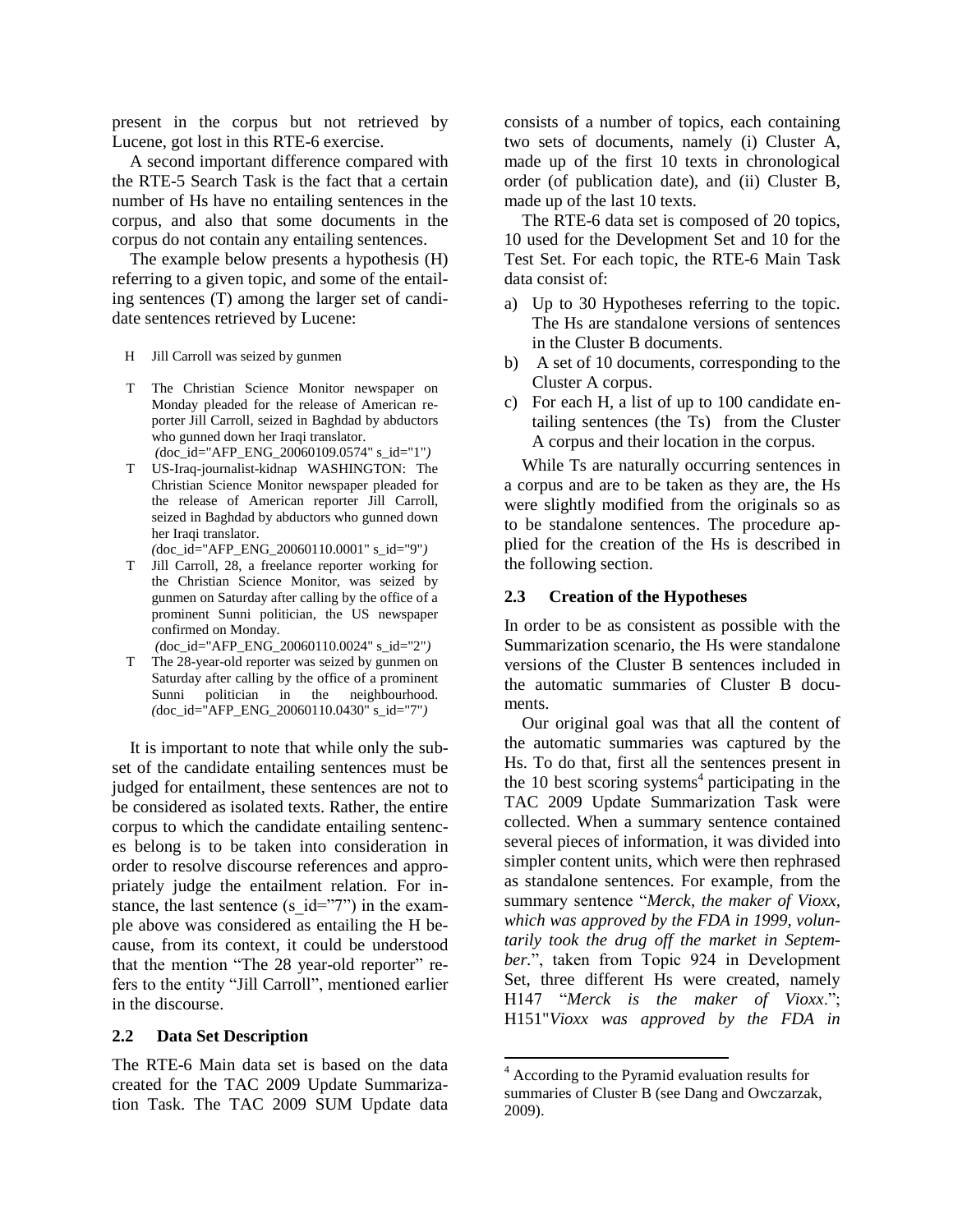*1999.*"; and H153 "*Merck withdrew Vioxx from the market.*"

As can be seen in the example above, although we strove to preserve the original sentences as verbatim as possible, minor syntactic and morpho-syntactic changes were allowed, if needed to produce grammatically correct standalone sentences and resolve all the discourse references. Although our goal was to capture all the content of the automatic summaries, in the end not all the content was represented, due to practical constraints. For example, if the number of the Hs needed to represent all the information contained in the summaries exceeded the maximum of 30, some Hs were discarded<sup>5</sup>. Also, in the example above, the information "in September" contained in the summary was not included in H153, in order to maximize the number of entailing sentences in Corpus A. However, it is fair to say that the information present in the automatic summaries was largely represented by the Hs.

In addition, in order to obtain a sufficient number of entailing sentences necessary for the RTE task, an additional number of Hs was created directly from the Cluster B corpus text snippets, even if not present in the automatic summaries. Thus the overall set of Hs (for the Main Task, but not the for the Novelty Subtask), went beyond the information in the summaries.

As regards T and H time anchoring, the time of H is always later than the time of T, due to the fact that Hs are taken from summaries of Cluster B, which is made up of more recent documents.

For T and H verb tenses, since verb tenses are intrinsically deictic and depend on their anchor time, systems must take into account that both Ts and Hs are naturally anchored to the publication date of the document from which they are taken (for more detail, see Bentivogli et al., 2009a).

### **2.4 The Final Data Set**

The Development Set is composed of 10 topics, and contains globally 221 Hs, 28 of which were not taken from the automatic summaries but directly from cluster B sentences. For each H of a topic, all the candidate entailing sentences (100 at most) had to be judged for entailment, yielding 15,955 sentence annotations, of which 897 are "entailment" judgments (note that the same sentence can be a candidate for - and entail more than one H). 89 Hs do not have entailing sentences, while the remaining 122 have at least one entailing sentence.

The Test Set is also composed of 10 topics, and contains globally 243 Hs, 44 of which were not taken from the automatic summaries but directly from cluster B sentences. There are 19,972 sentence annotations, 945 of which are "entailment" judgments. 100 Hs do not have entailing sentences, while the remaining 143 have at least one entailing sentence.

In order to assure the creation of a high quality resource, the whole data set was annotated by three assessors. Once the annotation was performed, a reconciliation phase was carried out to eliminate annotators' mistakes and leave only real disagreements. After the reconciliation phase, the inter-annotator agreement calculated using the Kappa statistics (Siegel and Castellan, 1988; Fleiss, 1971) was 98.36% for the Development Set and 97.83% for the Test Set<sup>6</sup>.

#### **2.5 Evaluation Measures**

The evaluation was carried out in the same way as in the RTE-5 Search Task. System results were compared to a human-annotated gold standard and the metrics used to evaluate system performances were Precision, Recall, and Fmeasure.

The official metric chosen for ranking systems was micro-averaged F-measure. Additionally, macro-averaged results for topics were made available to participants. As systems were not forced to retrieve at least one entailing sentence for each topic, in order to calculate macroaveraged results it was decided that, if no sentence was returned for a given topic, the Precision for that topic is 0. Moreover, as a high number of Hs had no entailing sentences, macro-

<sup>&</sup>lt;sup>5</sup> Some criteria were followed in selecting the Hs, such as choosing i) all the Hs that had entailing sentences in the corpus, and ii) among those that had no entailing sentences, only the Hs generated from the text snippets which were present in most summaries.

<sup>&</sup>lt;sup>6</sup> It is worth mentioning that the percentage of agreement over those annotations where at least one assessor said YES was 95.42% for the Development Set and 94.34% for the Test Set.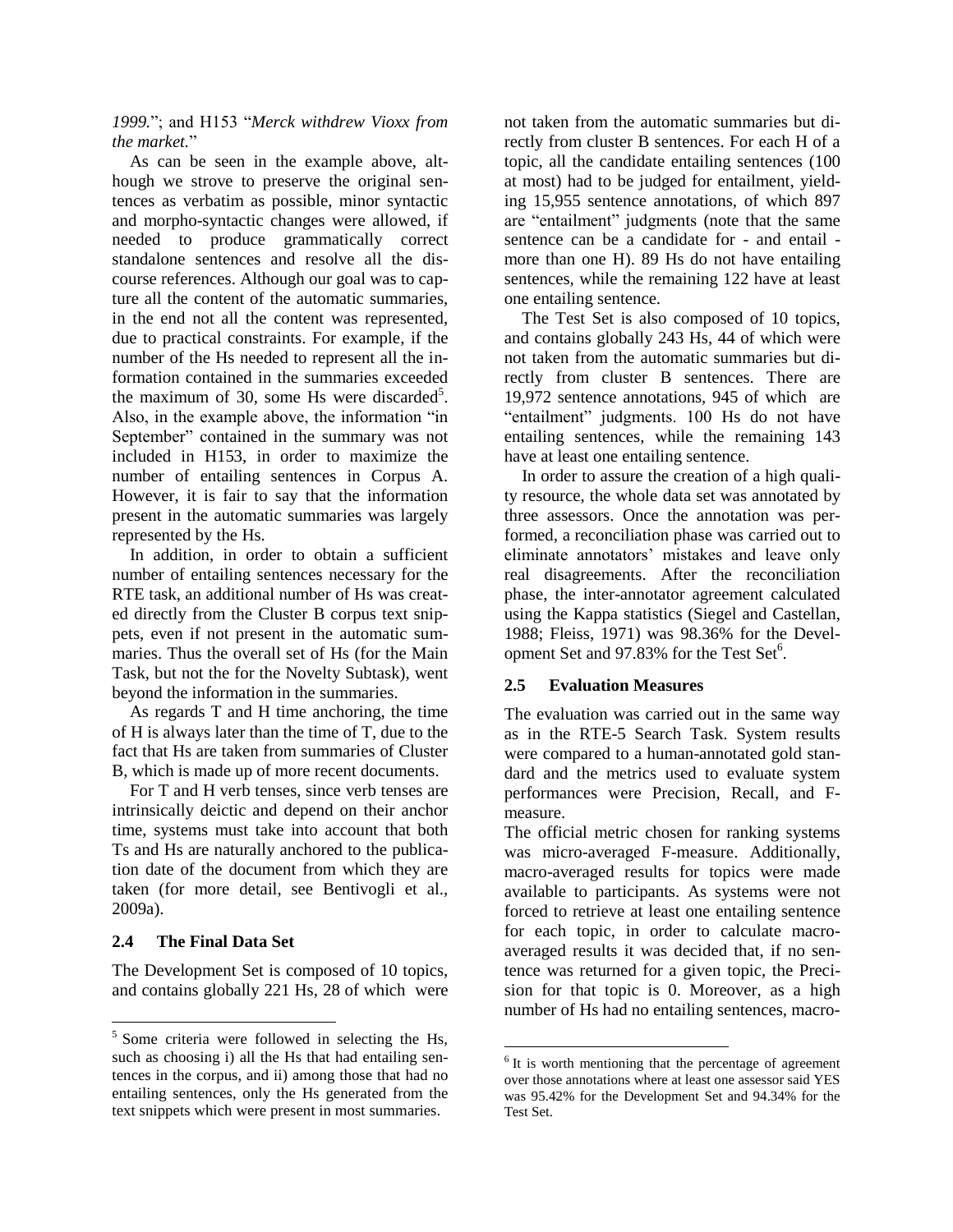| RUN                 | Micro-Average    |               |           | Macro-Average (by TOPIC) |        |           |  |
|---------------------|------------------|---------------|-----------|--------------------------|--------|-----------|--|
|                     | <b>Precision</b> | <b>Recall</b> | F-measure | Precision                | Recall | F-measure |  |
| BIU1                | 37.54            | 37.46         | 37.5      | 37.66                    | 36.84  | 37.25     |  |
| BIU <sub>2</sub>    | 29.4             | 36.08         | 32.4      | 31.05                    | 34.77  | 32.81     |  |
| BIU3                | 33.36            | 37.88         | 35.48     | 33.19                    | 37.44  | 35.19     |  |
| Boeing1             | 55.1             | 36.61         | 43.99     | 56.06                    | 39.08  | 46.06     |  |
| Boeing <sub>2</sub> | 64.49            | 26.14         | 37.2      | 76.94                    | 27.12  | 40.1      |  |
| budapestacad1       | 13.35            | 31.22         | 18.71     | 18.12                    | 31.85  | 23.1      |  |
| budapestacad2       | 12.9             | 32.06         | 18.4      | 18.17                    | 32.24  | 23.24     |  |
| budapestacad3       | 12.01            | 12.38         | 12.19     | 13.49                    | 11.96  | 12.68     |  |
| deb_iitb1           | 55.98            | 34.18         | 42.44     | 58.25                    | 33.96  | 42.91     |  |
| deb_iitb2           | 53.43            | 42.86         | 47.56     | 55.75                    | 42.9   | 48.49     |  |
| deb_iitb3           | 71.61            | 30.16         | 42.44     | 73.99                    | 30     | 42.69     |  |
| DFKI1               | 53.31            | 29.84         | 38.26     | 60.19                    | 29.24  | 39.36     |  |
| DFKI2               | 55.94            | 30.9          | 39.81     | 61.85                    | 30.2   | 40.58     |  |
| DFKI3               | 56.08            | 27.83         | 37.2      | 62.1                     | 28.07  | 38.67     |  |
| DirRelCond21        | 38.99            | 41.8          | 40.35     | 41.34                    | 42.22  | 41.77     |  |
| DirRelCond22        | 52.38            | 15.13         | 23.48     | 54.23                    | 15.6   | 24.24     |  |
| DirRelCond23        | 61.76            | 17.78         | 27.61     | 63.76                    | 18.89  | 29.15     |  |
| FBK_irst1           | 35.09            | 49.21         | 40.97     | 37.24                    | 50.43  | 42.84     |  |
| FBK irst2           | 33.36            | 49.95         | 40        | 35.56                    | 51.19  | 41.97     |  |
| FBK_irst3           | 43.46            | 46.03         | 44.71     | 45.95                    | 46.77  | 46.35     |  |
| IKOMA1              | 39.71            | 51.43         | 44.81     | 40.05                    | 51.64  | 45.11     |  |
| IKOMA2              | 39.59            | 51.53         | 44.78     | 39.86                    | 51.43  | 44.91     |  |
| IKOMA3              | 45.39            | 43.81         | 44.59     | 46.72                    | 44.15  | 45.4      |  |
| JU_CSE_TAC1         | 38.63            | 31.64         | 34.79     | 39.71                    | 33.42  | 36.29     |  |
| JU_CSE_TAC2         | 38.49            | 20.53         | 26.78     | 33.44                    | 21.01  | 25.81     |  |
| JU_CSE_TAC3         | 78.3             | 19.47         | 31.19     | 81.2                     | 19.6   | 31.57     |  |
| PKUTM1              | 70.14            | 36.3          | 47.84     | 72.75                    | 37.15  | 49.18     |  |
| PKUTM2              | 68.57            | 36.93         | 48.01     | 71.6                     | 37.92  | 49.58     |  |
| PKUTM3              | 68.69            | 35.98         | 47.22     | 71.46                    | 36.88  | 48.65     |  |
| Sagan1              | 15.98            | 48.89         | 24.09     | 16.54                    | 50.88  | 24.97     |  |
| Sagan2              | 14.31            | 50.37         | 22.29     | 14.99                    | 51.74  | 23.24     |  |
| Sagan3              | 13.39            | 41.06         | 20.19     | 13.95                    | 43.12  | 21.08     |  |
| saicnlp1            | 7.92             | 21.69         | 11.6      | 7.7                      | 21.48  | 11.34     |  |
| Sangyan1            | 21.66            | 46.03         | 29.46     | 21.92                    | 46     | 29.69     |  |
| SINAI1              | 23.4             | 24.76         | 24.06     | 25.66                    | 26.4   | 26.02     |  |
| SINAI2              | 23.27            | 30.69         | 26.47     | 25.07                    | 32.07  | 28.14     |  |
| SJTU_CIT1           | 26.34            | 57.78         | 36.18     | 26.8                     | 57.27  | 36.51     |  |
| SJTU_CIT2           | 32.09            | 49.95         | 39.07     | 32.04                    | 49.22  | 38.81     |  |
| SJTU_CIT3           | 34.35            | 46.67         | 39.57     | 34.13                    | 45.79  | 39.11     |  |
| <b>UAIC20101</b>    | 22.89            | 27.2          | 24.85     | 25.24                    | 26.99  | 26.09     |  |
| <b>UAIC20102</b>    | 14.02            | 39.15         | 20.64     | 15.46                    | 38.27  | 22.03     |  |
| <b>UAIC20103</b>    | 31.49            | 17.46         | 22.46     | 32.66                    | 17.91  | 23.13     |  |
| UB.dmirg1           | 12.22            | 13.44         | 12.8      | 12.58                    | 13.42  | 12.99     |  |
| UB.dmirg2           | 18.58            | 8.89          | 12.03     | 19.91                    | 9.05   | 12.44     |  |
| UB.dmirg3           | 11.79            | 48.68         | 18.98     | 12.48                    | 49.79  | 19.96     |  |
| UIUC1               | 46.25            | 23.49         | 31.16     | 53.86                    | 24.74  | 33.91     |  |
| UIUC <sub>2</sub>   | 38.11            | 26.46         | 31.23     | 40.34                    | 27.82  | 32.93     |  |
| UIUC3               | 31.53            | 33.86         | 32.65     | 38.86                    | 36.43  | 37.6      |  |

**Table 1. Main Task results (in bold Best run of each system)**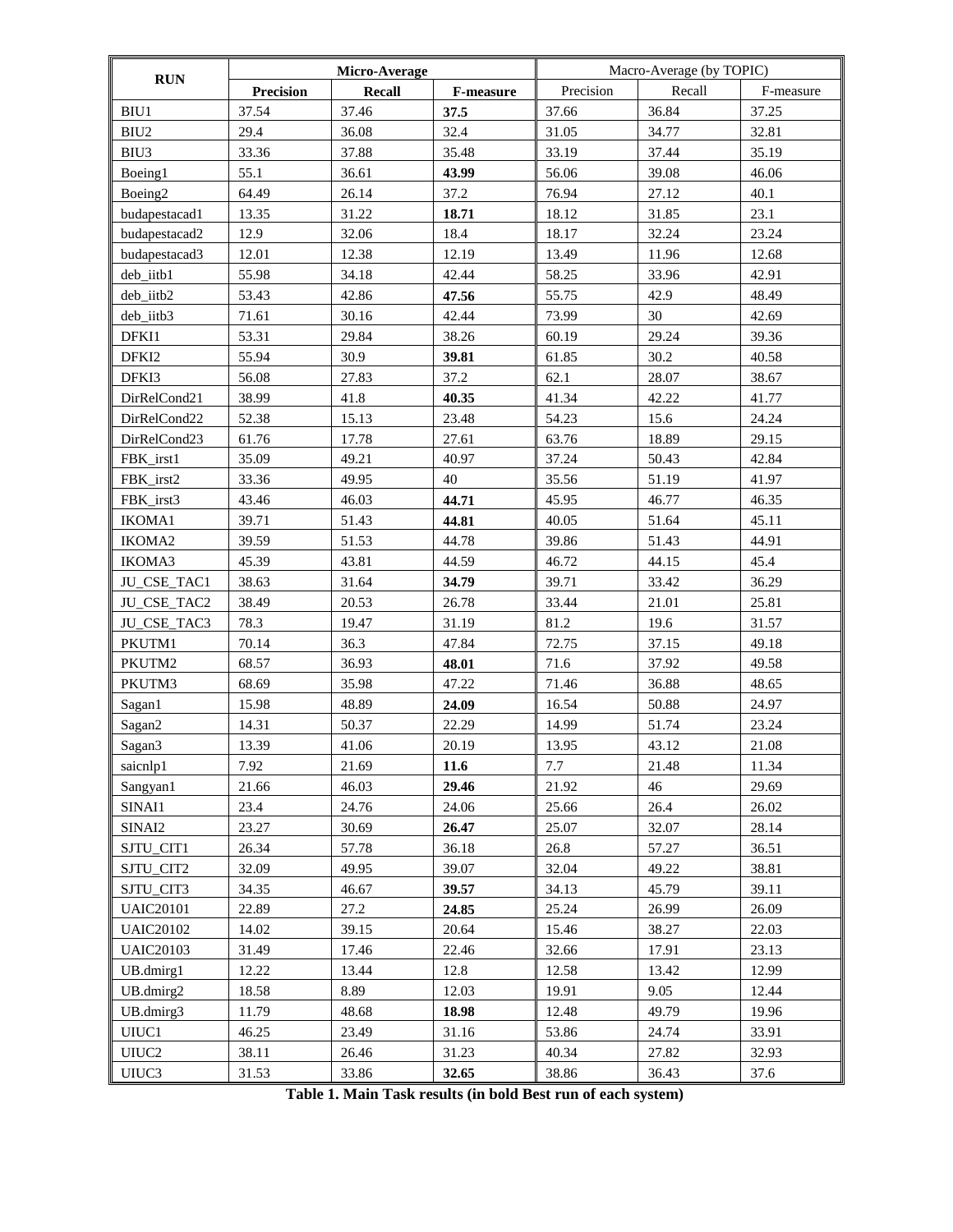averaged results for hypotheses were not calculated.

#### **2.6 Submitted Systems and Results**

Eighteen teams participated in the Search Task, submitting a total of 48 runs. Table 1 presents the micro- and macro-averaged results of all the submitted runs. Details about Precision, Recall, and F-measure for single topics can be found in the Notebook Appendix. As regards overall results on micro-average, Table 2 shows some Fmeasure statistics, calculated both (i) over all the submitted runs and (ii) considering only the best run of each participating group.

A first general analysis of the results shows that macro-averaged scores, although generally higher, are overall close to the micro-averaged ones. As far as a comparison of Precision and Recall is concerned, although Recall values are higher in more than half of participating systems, a quite large number performed better in Precision – sometimes significantly better, as in the case of the best performing system, which achieved a Precision of 68.57 compared to a Recall of 36.93. Considering the difference between Precision and Recall within each run, a large variability is noted between the systems, ranging (on micro-averaged results) from virtually no difference  $-0.08$  – for *BIU1* to 58.38 for *JU\_CSE\_TAC3*.

Five Information Retrieval baselines were also calculated. The results are shown in Table 3. The first four baselines were created considering as entailing sentences respectively the top 5, 10, 15, 20 sentences ranked by Lucene. The fifth baseline considered as entailing sentences all the candidate sentences to be judged for entailment in the Main Task, i.e. the top 100 sentences (at most) retrieved by Lucene. Table 3 shows that Baseline\_5 performed best, scoring an Fmeasure of 34.63, which is below the median but above the average best results of participating systems.

| <b>F-measure</b> | All runs | <b>Best runs</b> |
|------------------|----------|------------------|
| Highest          | 48.01    | 48.01            |
| Median           | 33.72    | 36.14            |
| Average          | 32.30    | 33.77            |
| Lowest           | 11.60    | 11.60            |

**Table 2. Main Task F-measure statistics**

|              | <b>Precision</b> | <b>Recall</b> | F1    |
|--------------|------------------|---------------|-------|
| Baseline 5   | 30.78            | 39.58         | 34.63 |
| Baseline 10  | 21.87            | 56.19         | 31.49 |
| Baseline 15  | 17.15            | 66.03         | 27.23 |
| Baseline 20  | 14.23            | 72.70         | 23.80 |
| Baseline ALL | 4.73             | 100.00        | 9.03  |

**Table 3. Baseline results**

Although a real comparison between the results of the RTE-5 Search is not possible, as the two exercises were similar but still different, it may be concluded that the outcome of the RTE-6 Main Task recorded a positive trend. In fact, a consistently larger number of participants tested their systems on the task of recognizing Textual Entailment within a corpus, and achieved an overall improvement of results. Moreover, while in RTE-5 the best result was below the baseline, this year the best baseline is below the median, and the best system's F-measure is 13.38 points above it.

Such promising results suggest that RTE techniques may be used, in addition to simple IR techniques, to help summarization systems in detecting sentences that imply each other, and thus removing duplicates.

# **3 Novelty Detection Subtask**

The Novelty Detection Subtask is based on the Main Task, and uses a subset of the Main Task data. It consists of judging if the information contained in each H - drawn from the cluster B documents - is novel with respect to the information contained in the set of Cluster A candidate entailing sentences. If for a given H one or more entailing sentences are found, it means that the content of the H is not new. On the contrary, if no entailing sentences are detected, it means that the information contained in the H is novel.

The Novelty Detection Subtask was aimed at specifically addressing the needs of the Summarization Update Task. In this task, systems are required to write a short summary of a set of newswire articles, under the assumption that the user has already read a given set of earlier articles. In such a setting, it is important to distinguish between novel and non-novel information. RTE engines which are able to detect the novelty of Hs - i.e., find Hs which have no entailing Ts - can help Summarization systems filter out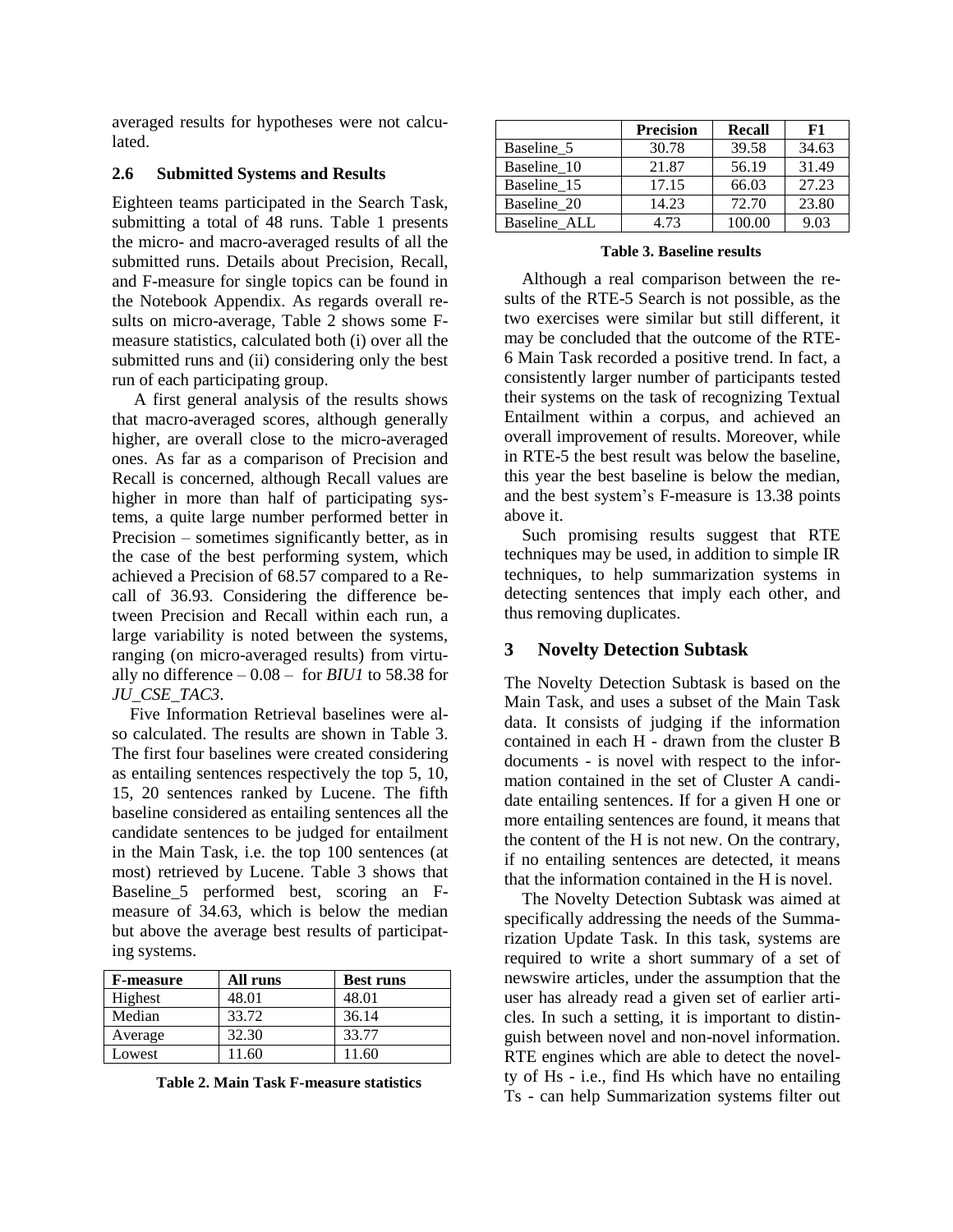non-novel sentences from their summaries. From the systems' point of view, the Novelty Detection Subtask was similar to the Main Task, and did not require any additional annotations. Rather, the novelty detection decision could be derived automatically from the number of entailing sentences found for each H: when no entailing sentences for that H were found among the Cluster A candidate entailing sentences, then the H was judged as novel. In contrast, if more than one entailing sentence was retrieved for a given H, then the H was judged as non-novel. As for the Main Task, for non-novel Hs all the entailing sentences had to be returned as justification of the judgment. Given this setting, the participants in the Subtask had the opportunity to tune their systems specifically for novelty detection, without having to change their output format.

Nevertheless, the Novelty Detection Task differed from the Main Task primarily because the Hs were only a subset of the Hs used for the Main Task, namely those taken from the automatic summaries. Moreover, the system outputs were scored differently, using specific scoring metrics designed for assessing novelty detection. In the following, both the data set and the evaluation metrics are described in detail.

### **3.1 The Data Set**

The Novelty Detection data set was the same as the Main Task data set, except that it contained only the subset of the Hs taken from the automatic summaries and their corresponding candidate sentences. The Hs of the Main Task were taken both from automatic summaries and directly from the Cluster B documents. However, the Hs that were not taken from the automatic summaries, though necessary for the Textual Entailment task, were less interesting from a Summarization perspective. This was because they do not reflect the output of actual summarization systems, and they have relatively numerous entailing sentences in the Cluster A corpus and thus could be more easily recognized as non-novel by the summarization systems. For this reason, these Hs were excluded from the Novelty Detection data.

The resulting data set of the Novelty Detection Task is a subset of the Main Task data set. The Development Set is composed of 10 topics, and contains globally 183 Hs. Among them, 89 Hs contain novel information (i.e. they have no entailing sentences), whereas 94 Hs do not contain novel information, with a total number of entailing sentences of 707.

The Test Set is composed of 10 topics, and contains globally 199 Hs. Among them, 100 Hs contain novel information (i.e. they have no entailing sentences), whereas 99 Hs do not contain novel information, with a total number of entailing sentences of 723.

The inter-annotator agreement calculated using the Kappa statistics was 98.21% for the Development Set and 97.68% for the Test Set.

### **3.2 Evaluation Measures**

As in the Main Task, the system results were compared to the human-annotated gold standard. Two scores were used to evaluate the system performance on the Novelty Detection Task, namely:

1) The primary score is Precision, Recall and Fmeasure computed on the binary novel/nonnovel decision. The novelty detection decision was derived automatically from the number of justifications provided by the system - i.e. the entailing sentences retrieved for each H - where 0 implies 'novel', 1 or more 'non-novel'.

2) The secondary score measures the quality of the justifications provided for non-novel Hs, that is the set of all the sentences extracted as entailing the Hs. This type of evaluation is the same as the one carried out for the Main Task, and uses the same metrics, i.e. Micro-averaged Precision, Recall and F-measure.

#### **3.3 Submitted Systems and Results**

Nine teams participated in the Novelty Detection Task, submitting 22 runs.

Table 4 presents the results of the Novelty Detection and Justification scores for all the systems participating in the task. More details about Precision, Recall and F-measure for the single topics can be found in the Notebook Appendix.

For overall results on Novelty Detection and Justification scores, Table 5 shows some Fmeasure statistics, calculated both over all the submitted runs and considering only the best run of each participating group.

System performances were quite good in Novelty Detection. As the median of the best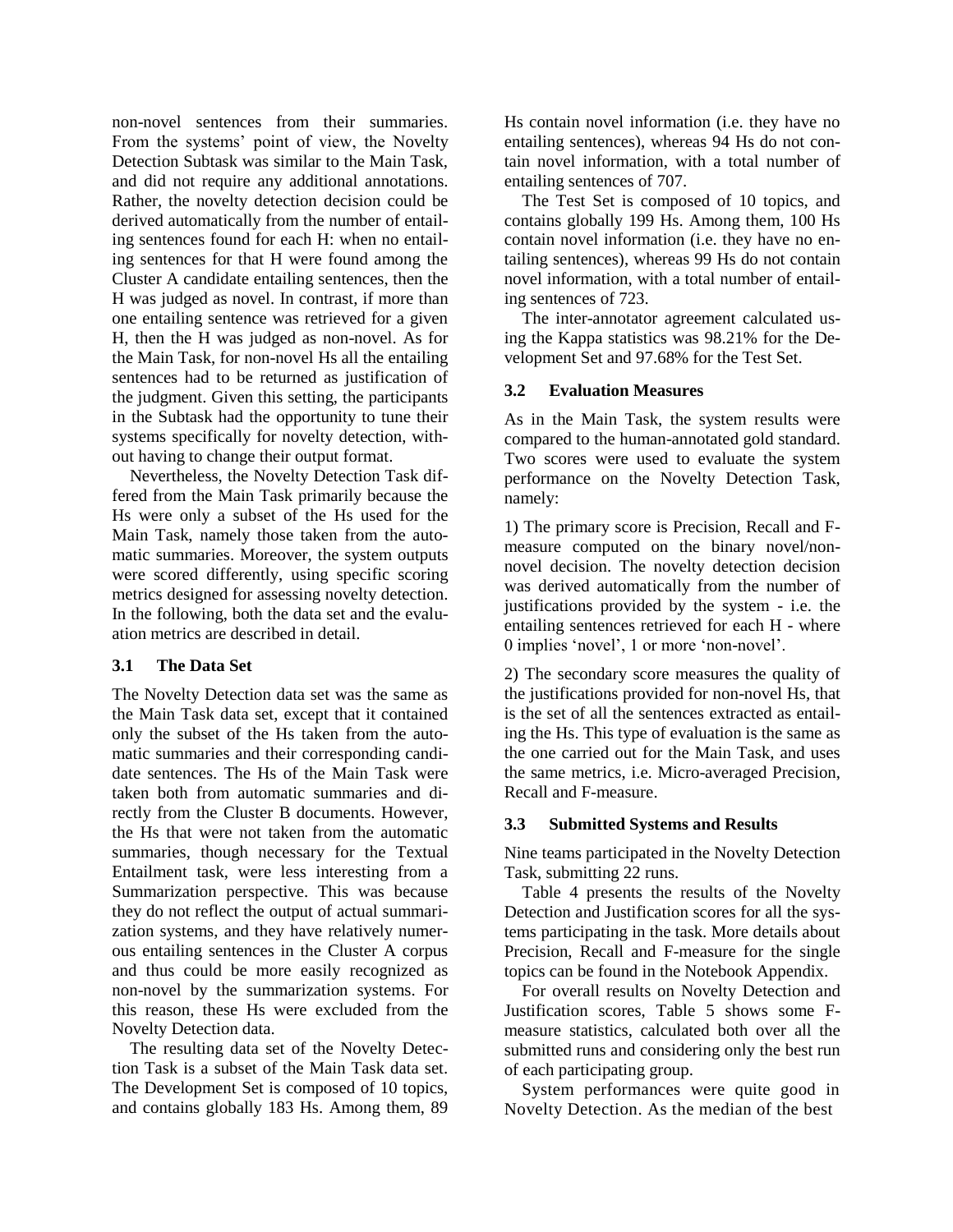|                     | <b>Evaluation - Micro-Average</b> |        |                  | <b>Justification - Micro-Average</b> |                |                  |  |
|---------------------|-----------------------------------|--------|------------------|--------------------------------------|----------------|------------------|--|
| <b>RUN</b>          | <b>Precision</b>                  | Recall | <b>F-measure</b> | <b>Precision</b>                     | <b>Recall</b>  | <b>F-measure</b> |  |
| BIU1                | 73.53                             | 75     | 74.26            | 34.83                                | 36.38          | 35.59            |  |
| BIU <sub>2</sub>    | 71.43                             | 70     | 70.71            | 26.94                                | 34.58          | 30.28            |  |
| BIU3                | 77.91                             | 67     | 72.04            | 29.76                                | 38.04          | 33.39            |  |
| Boeing1             | 68.46                             | 89     | 77.39            | 50.62                                | 34.02          | 40.69            |  |
| Boeing <sub>2</sub> | 66.43                             | 93     | 77.5             | 59.45                                | 26.97          | 37.11            |  |
| DFKI1               | 74.34                             | 84     | 78.87            | 48.85                                | 29.46          | 36.76            |  |
| DFK <sub>12</sub>   | 73.5                              | 86     | 79.26            | 52.33                                | 27.94          | 36.43            |  |
| <b>IKOMA1</b>       | 82.02                             | 73     | 77.25            | 39.91                                | 49.52          |                  |  |
| IKOMA2              | 79.44                             | 85     | 82.13            | 47.63                                | 43.02          | 45.2             |  |
| IKOMA3              | 75.65                             | 87     | 80.93            | 53.32                                | 35.55          | 42.66            |  |
| JU_CSE_TAC1         | 80.58                             | 83     | 81.77            | 40.92                                | 29.6           | 34.35            |  |
| JU_CSE_TAC2         | 71.67                             | 86     | 78.18            | 41.26                                | 19.92          | 26.87            |  |
| JU_CSE_TAC3         | 66.67                             | 96     | 78.69            | 75.71                                | 14.66          | 24.57            |  |
| PKUTM1              | 72.39                             | 97     | 82.91            | 69.01                                | 36.65<br>47.88 |                  |  |
| PKUTM2              | 72.73                             | 96     | 82.76            | 67.75                                | 37.48          | 48.26            |  |
| PKUTM3              | 71.85                             | 97     | 82.55            | 68.12                                | 36.65          | 47.66            |  |
| Sagan1              | 46.15                             | 42     | 43.98            | 2.15                                 | 16.18          | 3.79             |  |
| SINAI1              | 65.62                             | 42     | 51.22            | 20.72                                | 23.79          |                  |  |
| SINAI2              | 63.33                             | 38     | 47.5             | 20.93                                | 22.41<br>21.64 |                  |  |
| <b>UAIC20101</b>    | 81.4                              | 70     | 75.27            | 21.91<br>27.94                       |                | 24.56            |  |
| <b>UAIC20102</b>    | 81.54                             | 53     | 64.24            | 13.48                                | 40.66          | 20.25            |  |
| <b>UAIC20103</b>    | 73.28                             | 85     | 78.7             | 30.22                                | 17.43          | 22.11            |  |

**Table 4. Novelty Detection task results (in bold the Best run of each system)**

runs shows, more than half of the systems achieved an F-measure above 78, and three systems scored above 80. Also the average Fmeasure values were quite high, being 72.41 on the best runs. Recall was generally higher than Precision, reaching 97 in the best case (see Table 4). Nevertheless, the difference between Precision and Recall within each single run varied considerably, ranging from a minimum of 1.43 in *BIU2* to a maximum of 29.33 in *JU\_CSE\_TAC3.* 

A baseline was calculated in which all the Hs are classified as novel. The baseline scored a Precision of 50.25, a Recall of 100, and a corresponding F-measure of 66.89. This baseline, which indicates the proportion of novel Hs in the Test Set, is below the average, and is outdone by the best run results of 7 out of 9 systems.

For Justification, the results aligned closely with the performances in the Main Task. Table 4 shows that a larger number of systems performed better on Precision than on Recall (in

particular, *JU\_CSE\_TAC3*'s Precision is 61.05 points higher than Recall).

Overall these results seem promising, and suggest that Summarization systems could exploit the Textual Entailment techniques for novelty detection when deciding which sentences should be included in the Update summaries.

|                  | <b>NOVELTY</b><br><b>DETECTION</b> | <b>JUSTIFICATION</b><br>(non novel Hs) |       |             |  |
|------------------|------------------------------------|----------------------------------------|-------|-------------|--|
| <b>F-measure</b> | All                                | <b>Best</b>                            | All   | <b>Best</b> |  |
|                  | runs                               | runs                                   | runs  | runs        |  |
| Highest          | 82.91                              | 82.91                                  | 48.26 | 48.26       |  |
| Median           | 77.84                              | 78.70                                  | 34.97 | 35.59       |  |
| Average          | 73.55                              | 72.41                                  | 32.88 | 32.38       |  |
| Lowest           | 43.98                              | 43.98                                  | 3.79  | 3.79        |  |

**Table 5. Novelty Detection F-measure statistics**

# **4 Knowledge Base Population Validation Pilot Task**

Continuing the effort to bring people from the three TAC communities together and to create a common framework in the field of text under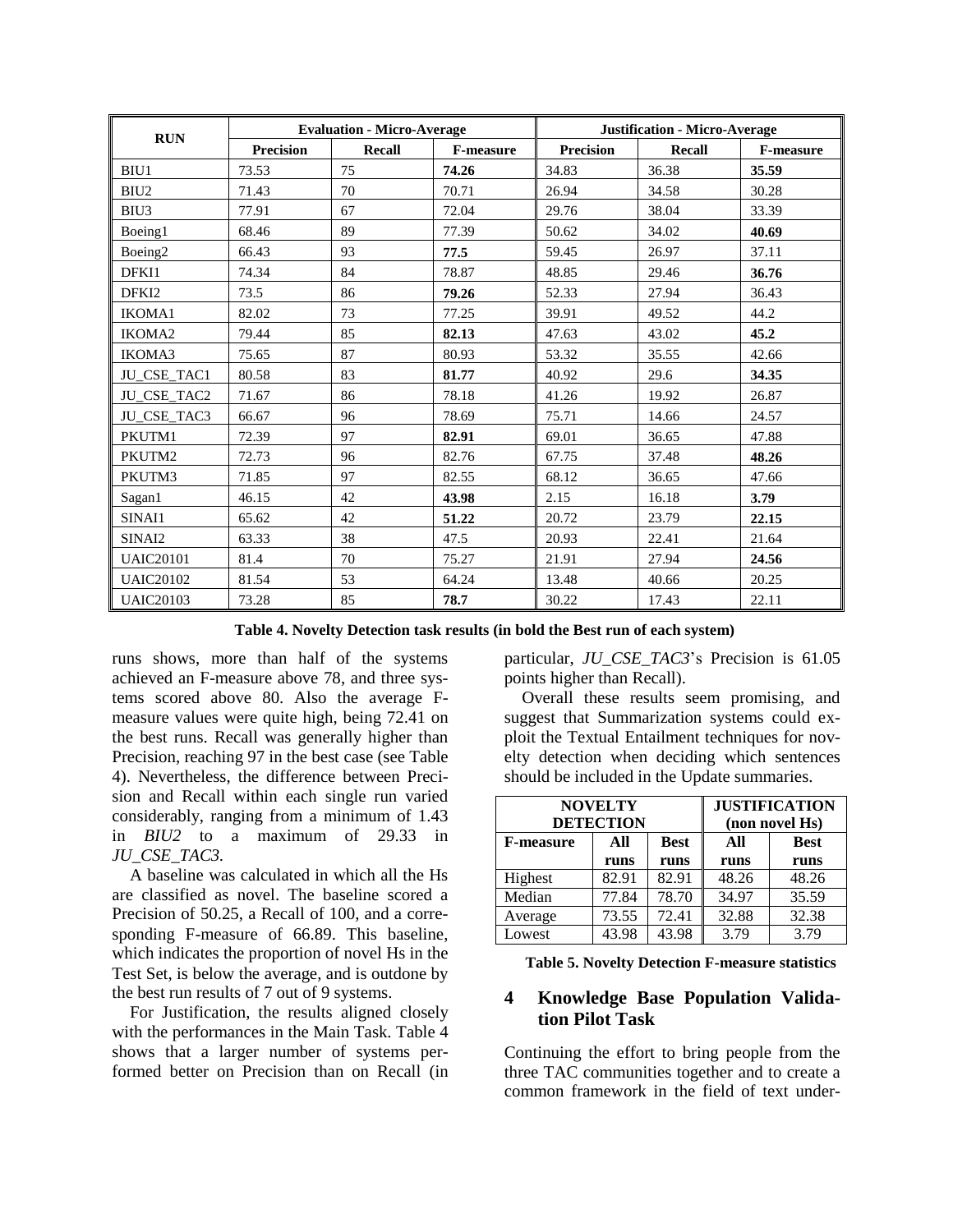standing, a new Knowledge Base Population (KBP) Validation Pilot was proposed, based on the TAC KBP Slot Filling Task (McNamee and Dang, 2009). The goal of this task was to show the potential utility of RTE systems for Knowledge Base Population, similar to the goals in the Summarization setting.

#### **4.1 Task Description**

The KBP Validation Pilot Task is situated in the Knowledge Base Population scenario and aims to validate the output of the systems participating in the KBP Slot Filling Task by using Textual Entailment techniques. The idea of using Textual Entailment to validate the output of NLP systems was partly inspired by a similar experiment, namely the Question Answering Task, performed as a part of the CLEF Campaign from 2006 to 2008 (Peñas et al., 2007).

The KBP Slot Filling Task, on which the Validation Task is based, consists of searching a collection of documents and extracting values for a pre-defined set of attributes ("slots") for target entities. In other words, given an entity in a knowledge base and an attribute for that entity, systems must find in a large corpus the correct value(s) for that attribute and return the extracted information together with a corpus document supporting it as a correct slot filler.

The RTE KBP Validation Pilot is based on the assumption that an extracted slot filler is correct if and only if the supporting document entails a hypothesis summarizing the slot filler. For example, consider the following slot filler and supporting document returned by a KBP system for the "residences" attribute for the target entity "Chris Simcox":

KBP System Input

- Target Entity: *"Chris Simcox"*
- Slot: Residences
- Document collection

KBP System Output

```
- Slot Filler: "Tucson, Ariz."
```
- Supp Doc: NYT\_ENG\_20050919.0130.LDC2007T07

If the slot filler is correct, then the document NYT\_ENG\_20050919.0130.LDC2007T07 must entail one or more of the following Hypotheses, created from the slot filler:

H1: *Chris Simcox lives in Tucson, Ariz.*

- H2: *Chris Simcox has residence in Tucson, Ariz.*
- H3: *Tucson, Ariz. is the place of residence of Chris Simcox*
- H4: *Chris Simcox resides in Tucson, Ariz.*
- H5: *Chris Simcox's home is in Tucson, Ariz.*

In other words, the KBP Validation Task consists of determining whether a candidate slot filler is supported in the associated document using entailment techniques.

Each slot filler submitted by a system participating in the KBP Slot Filling Task results in one evaluation item (i.e. a T-H "pair") for the RTE-KBP Validation Pilot, where T is the source document that was cited as supporting the slot filler, and H is a set of simple, synonymous Hypotheses created from the slot filler.

A distinguishing feature of the KBP Validation Pilot is that the resulting T-H pairs differ from the traditional pairs because (i) T is an entire document, instead of a single sentence or a paragraph and (ii) H is not a single sentence but a set of roughly synonymous sentences representing different linguistic realizations of the same slot filler.

Another major characteristic of the KBP Validation Task, which distinguishes it from the other RTE challenges proposed so far, is that the RTE data set is created semi-automatically from KBP Slot Filling participants' submissions, and the gold standard annotations are automatically derived from the KBP assessments.

### **4.2 Data Set Description**

The RTE-6 KBP Validation data set was based on the data created for the KBP 2009 and 2010 Slot Filling Task. More precisely, the Development Set was created from the 2009 KBP data, whereas the Test Set was created from KBP 2010 data.

The creation of the RTE-6 Pilot task data set was semi-automatic and took as starting points (i) the extracted slot-fillers from multiple systems participating in the KBP *Slot Filling* task and (ii) their assessments<sup>7</sup>.

 $<sup>7</sup>$  As the Slot Filling task can be viewed as a more tradi-</sup> tional Information Extraction task, the methodology used for creating the T-H pairs in this Pilot was the same as that adopted for the manual creation of IE pairs in the Main Task data sets from RTE-1 to RTE-5. In order to create those IE pairs, hypotheses were taken from the relations tested in the ACE tasks, while texts were extracted from the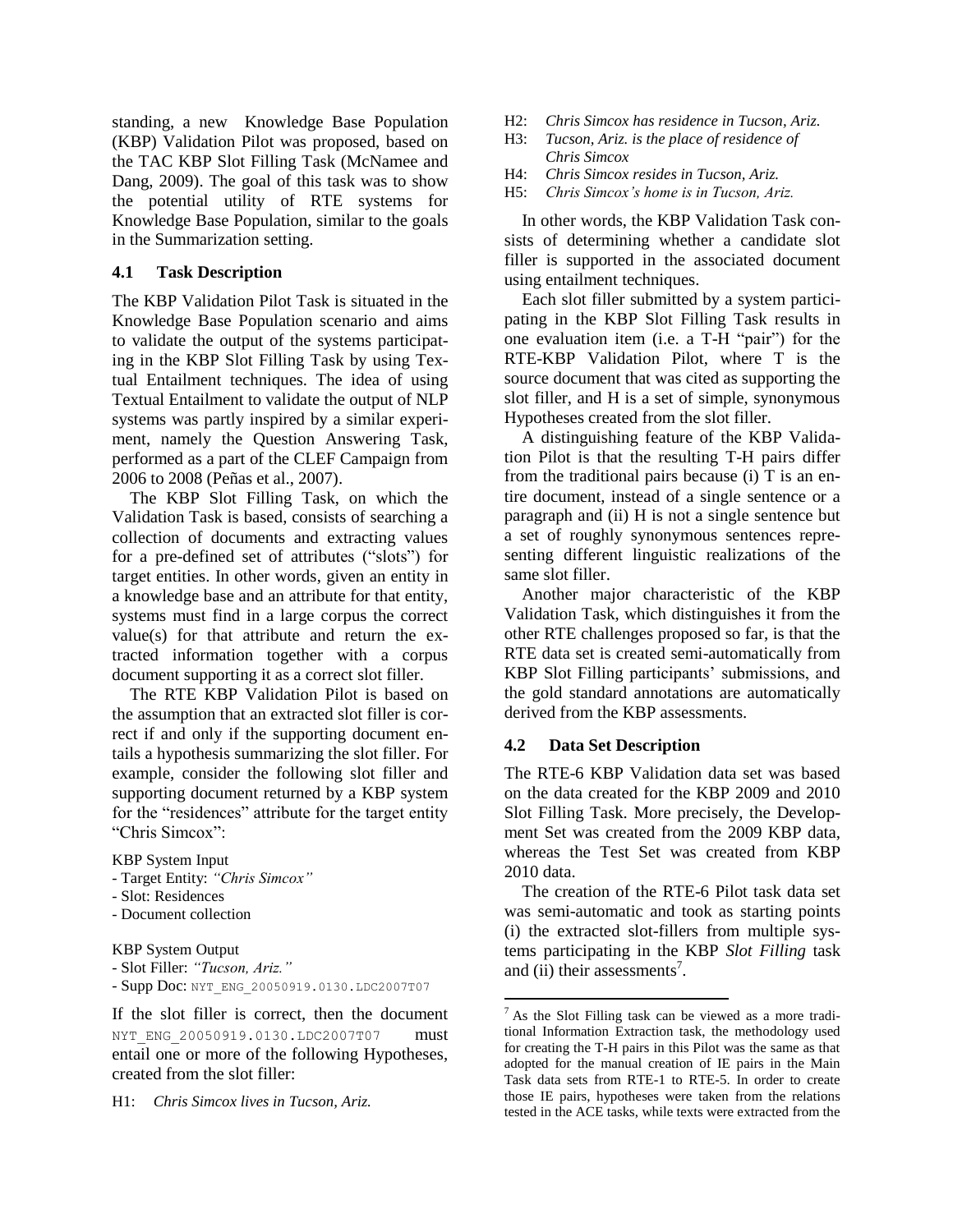During a first manual phase, before the automatic generation of the Hs for the data set, several "seed" linguistic realizations of templates were created for each target slot, expressing the relationship between the target entity and the extracted slot filler. For example, given the attribute "origin" belonging to a target entity of type "person", the following templates were manually created:

Template 1*: X*'s origins are in *Y* Template 2*: X* comes from *Y* Template 3*: X* is from *Y* Template 4*: X* origins are *Y* Template 5*: X* has *Y* origins Template 6*: X* is of *Y* origin

Then, each slot filler submitted by a system participating in the KBP Slot Filling Task became one evaluation item and was used to automatically create an RTE T-H pair. The T corresponded to the corpus document supporting the answer (as identified by the KBP system), while the H was created by instantiating all the templates for the given slot both with the name of the target entity  $(X)$  and the slot filler extracted by the system (Y). Providing all the instantiated templates of the corresponding slot for each system answer meant that each T-H pair does not contain only a single H, but rather a set of synonymous Hs. This setting has the property that for each example either all Hs for the slot are entailed or all of them are not.

The procedure adopted to create the Hs implied that some automatically generated Hs could be ungrammatical. While the Hs' templates are predefined, the slot fillers returned by the KBP systems are strings which can be incomplete, include extraneous text, or belong to a POS which is not compatible with that required by a specific H template. For instance, in the example below, given (i) the H templates for the slot "origin", (ii) the target person entity "Chris Simcox" and (iii) a correct slot filler "Canadian", both grammatical and ungrammatical Hs within the same evaluation item were obtained, i.e.:

- H1: *Chris Simcox's origins are in Canadian*
- H2: *Chris Simcox comes from Canadian*
- H3: *Chris Simcox is from Canadian*
- H4: *Chris Simcox origins are Canadian*
- H5: *Chris Simcox has Canadian origin*
- H6 *Chris Simcox is of Canadian origin*

These ungrammaticalities were left in the dataset.

The RTE gold standard annotations were automatically derived from the KBP assessments, converting them into Textual Entailment values. The assumption behind this process is that the KBP judgment of whether a given slot filler is correct coincides with the RTE judgment of whether the text entails the template instantiated with the target entity and the automatically extracted slot filler. As the KBP assessments were 4-valued, a mapping was necessary to convert KBP assessments into entailment values: "correct" and "redundant" KBP judgments were mapped into YES entailment; "wrong" judgments were mapped into NO entailment; and, as "inexact" judgments could result both in YES and NO entailment values, RTE pairs involving "inexact" KBP judgments were excluded from the data set.

As in all RTE data sets, temporal issues arise. However, as no temporal qualifications are defined for the KBP slots, differences in verb tense between the Hypothesis and Document Text in the RTE KBP Validation Task had to be ignored. For example, in the KBP Slot Filling Task, "*Tucson, Ariz.*" is considered a correct slot filler for the "residence" attribute of the target entity "Chris Simcox" if the supporting document contained the text "*Chris Simcox lived in Tucson, Ariz., before relocating to Phoenix*"; therefore, in the KBP Validation Task, the Hypothesis "*Chris Simcox lives in Tucson, Ariz.*" must be considered as entailed by the same document.

#### **4.3 Final Data Set**

The Development Set pairs were created from the 10,416 KBP 2009 Slot Filling Task assessments. After removing some pairs which were deemed unsuitable for the RTE-KBP Validation

outputs of actual IE systems, which were fed with relevant news articles. Correctly extracted instances were used to generate positive examples, and incorrect instances to generate negative examples.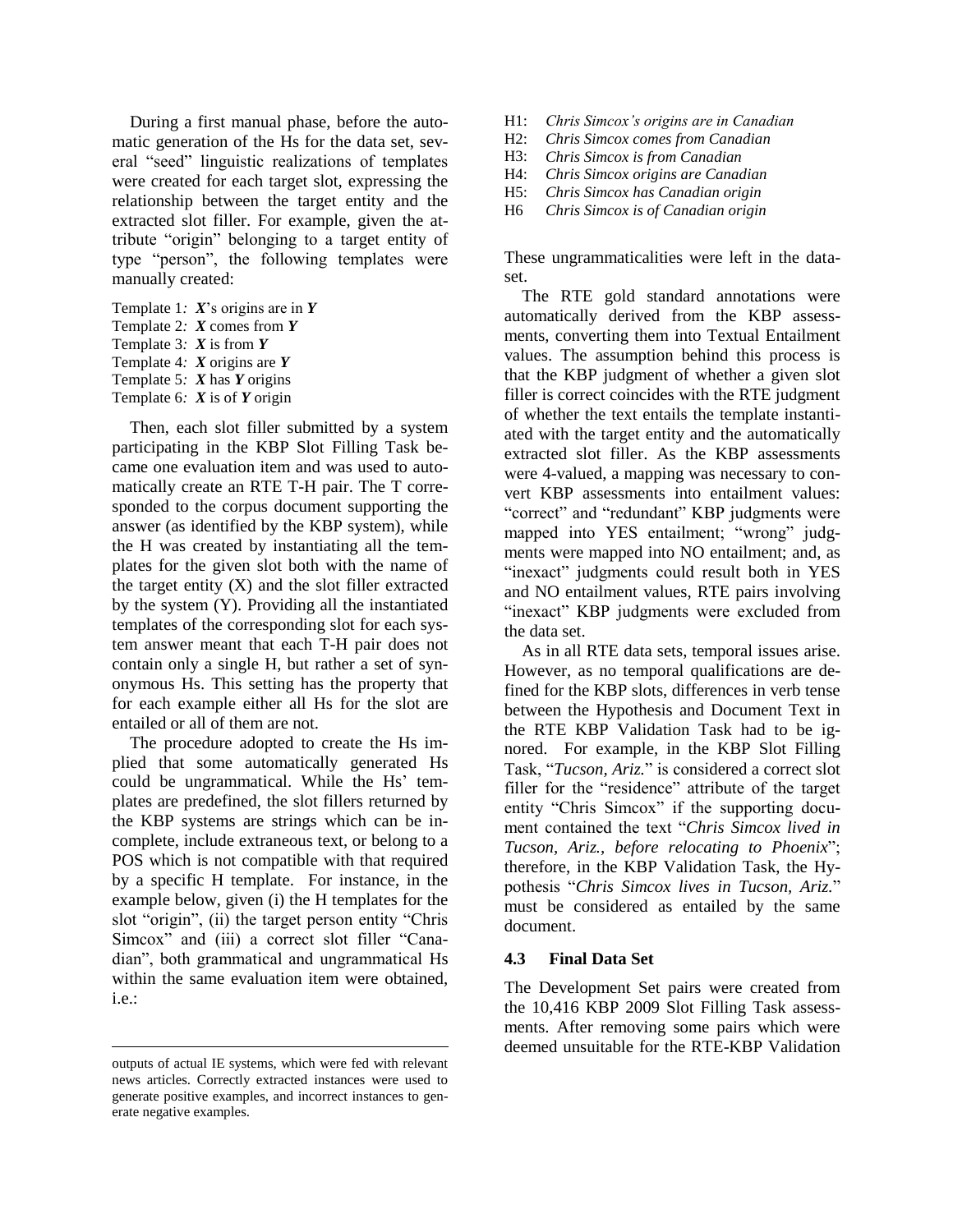Task<sup>8</sup>, the final Development Set contained 9,462 T-H pairs, among which 694 pairs were positive examples (entailment value "YES"), and 8,768 were negative examples (entailment value "NO").

The KBP Validation Test Set was created from a different data collection, namely the KBP 2010 assessments. For this reason it differed from the Development Set in several ways. First, the size of the data set and the ratio between positive and negative pairs differed, as these depend on the number of KBP 2010 systems' submissions and on their performances respectively.

In addition, some changes were made to the KBP Slot Filling Task in 2010, which impacted the RTE Test Set. First, the proportion of Web documents with respect to newswire documents differed, as the 2010 KBP corpus contained a higher number of Web documents, which were generally longer. Second, some location slots, such as "*place of birth*", "*place of death*", "*residence*", and "*headquarters*" in the KBP 2009 task were expanded into separate, more specific slots in KBP 2010, such as "*city of birth*", "*state or province of birth*"; "*country of death*"; "*city of death", "state of death", etc.* Therefore, the KBP Validation H templates were changed accordingly, to reflect the more specific semantics of the slot.

The Test Set was created from the 24,014 KBP 2010 Slot Filling Task assessments. Once unsuitable pairs were removed<sup>9</sup>, it contained 23,192 T-H pairs.

#### **4.4 Evaluation Metrics**

System results were compared to the gold standard created automatically from the KBP

| <b>RUN</b>         | <b>GENERIC</b>   |                |                  |  |  |  |
|--------------------|------------------|----------------|------------------|--|--|--|
|                    | <b>Precision</b> | <b>Recall</b>  | <b>F-measure</b> |  |  |  |
| FBK irst1          | 20.46            | 33.82          | 25.5             |  |  |  |
| FBK irst2          | 19.69            | 34.66          | 25.11            |  |  |  |
| JU_CSE_TAC2        | 22.4             | 13.96          | 17.2             |  |  |  |
| BIU <sub>2</sub>   | 10.02            | 39.48          | 15.98            |  |  |  |
| BIU1               | 10.06            | 37.51          | 15.87            |  |  |  |
| JU_CSE_TAC3        | 9.91             | 33.68          | 15.31            |  |  |  |
| <b>JU CSE TAC1</b> | 9.25             | 29.06<br>14.03 |                  |  |  |  |
|                    | <b>TAILORED</b>  |                |                  |  |  |  |
| JU_CSE_TAC2        | 24.32            | 51.67          | 33.07            |  |  |  |
| JU_CSE_TAC3        | 24.24            | 51.08          | 32.88            |  |  |  |
| <b>JU CSE TAC1</b> | 22.18            | 46.36          | 30               |  |  |  |

#### **Table 6. KBP Validation results (in bold the Best run of each system)**

assessments of the systems' output. The system performances were measured calculating Micro-Averaged Precision, Recall, and F-measure.

#### **4.5 Submitted Systems and Results**

Two different types of submissions were allowed for this task:

- one for *generic* RTE systems, for which no manual effort was invested to tailor the generic system to the specific slots (beyond fully automatic training on the Development Set);
- the second for *manually tailored* systems, where it was allowed to invest additional manual effort to adapt the systems for the specific slots.

Three groups, all submitting runs for generic systems and one submitting tailored runs as well, participated in the KBP Validation Task, submitting a total of 10 runs  $-7$  generic and 3 tailored.

Table 6 presents the results, ranked according to F-measure scores. The median F-measure for the best generic runs is 17.2 (15.98 considering all runs), meanwhile the average value for best runs is 19.56 (18.43 considering all runs); on manually tailored submissions, the average value is 31.98. The manually tailored system performed significantly better than the generic systems. Recall was generally higher than Precision, both for generic and tailored systems, except in one case. More details about Precision,

<sup>8</sup> Different types of pairs were removed, namely (i) pairs involving GPE's – as we knew they wouldn't have been addressed in KBP2010; (ii) pairs for which the original KBP assessment was "inexact"; (iii) pairs involving KBP system answers of type "NO\_RESPONSE"; (iv) duplicate KBP submissions (same answer and document); (v) pairs where the Ts were speech transcriptions, which were particularly difficult to process as did not contain punctuation and capitalization.

<sup>9</sup> Another type of pairs was not included in the Test Set, namely pairs involving "other\_family" slots. The reason was that the templates created for this slot over-generated YES entailment judgments with respect to KBP "Correct" judgments.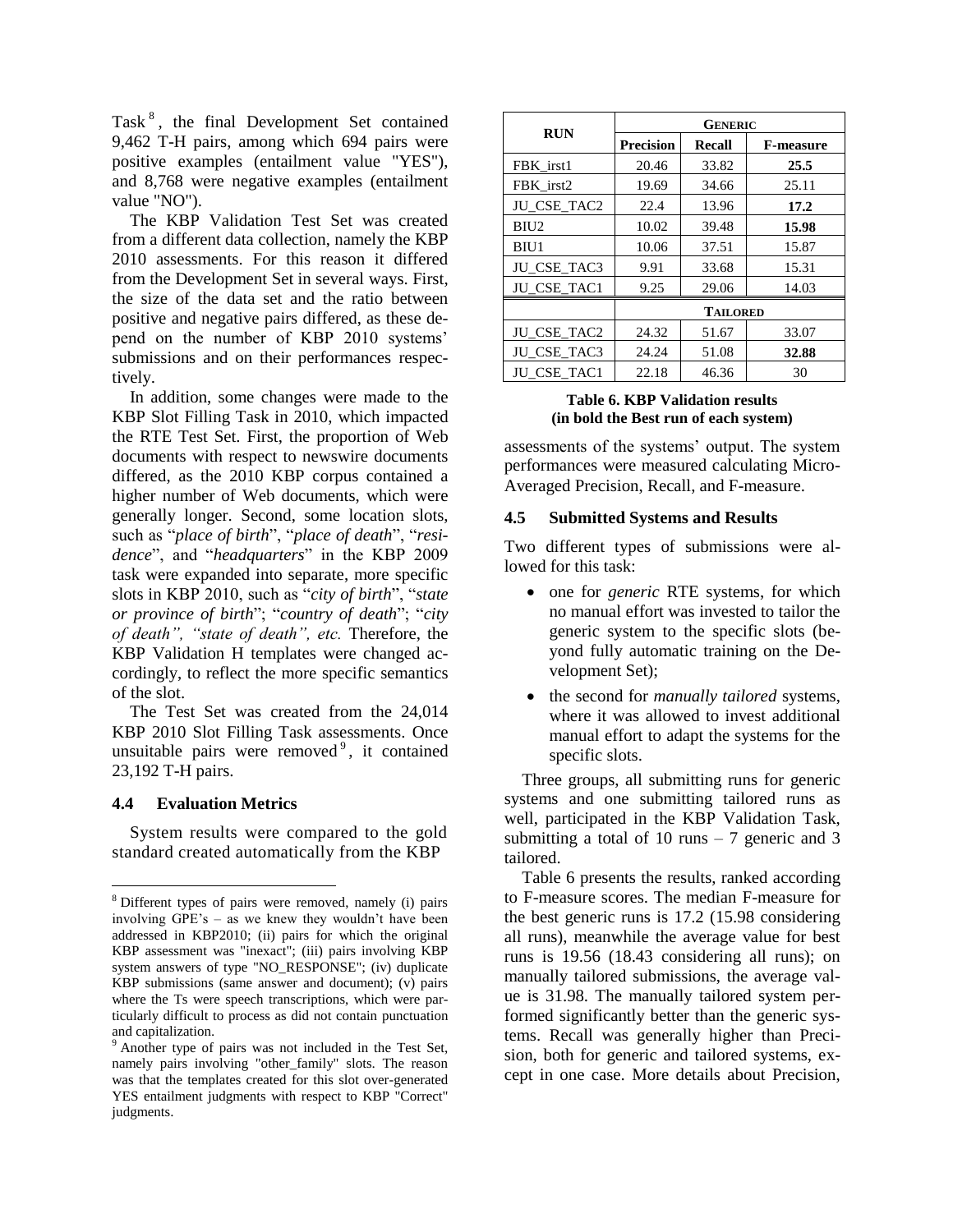Recall, and F-measure for each single Slot are given in the Notebook Appendix.

A baseline which classifies all Ts as entailing their corresponding Hs was calculated. The idea behind this baseline is that it reflects the cumulative performance of all KBP 2010 Slot Filling systems, as the RTE-KBP data set includes only Ts which were proposed as implying the corresponding H by at least one KBP system. The baseline, which also indicates the percentage of entailing pairs in the test set, scored a Precision of 8.77, a Recall of 100, and a corresponding Fmeasure of 16.13. Both median and average best results of RTE participating systems are above the baseline - with 2 out of 3 systems outperforming it, suggesting that a slot filling validation filter using RTE techniques could be useful for KBP systems.

The task proved to be particularly challenging for RTE systems, partly due to the difference between the Development and Test data. One of the common re marks from the participants was that it took longer than expected to process the Test Set, as it contained a high number of unexpectedly long texts which were not present in the Dev Set – corresponding to Web documents added to the 2010 collection. Considering that the results are similar to the performance of systems in the KBP Slot Filling Task (Median F1: 0,1413), it appears to be worth investigating this validation task further, allowing RTE systems to better tune for the exercise and train to deal with larger amount of data.

### **5 System Approaches**

Seventeen out of eighteen participants in RTE-6 submitted a report on their systems. A first analysis confirms the tendency to address the textual entailment task exploiting Machine Learning techniques (ML). In fact, a large number of participating systems – more than one third - were based on ML, mainly using lexical, syntactic, and semantic features.

A number of other well consolidated techniques were used in RTE-6, such as (i) transformation-based approaches on dependency representations, (ii) methods exploiting similarity measures and/or matching algorithms (based on different levels of analysis - lexical, syntactic, and semantic), and (iii) distance-based approaches.

It is worth noticing that unlike in the previous challenges no logical approaches were adopted in RTE-6. Finally, one knowledge-based approach exploiting semantics alone was tested in RTE-6, consisting of detecting entailment exclusively through an extensive treatment of named entities.

The new task of performing TE in a corpus also led to some novelties with respect to the tools used by the systems. For example, the necessity of dealing with discourse-related issues increased the use of coreference resolution tools, which were employed in 9 systems out of 17 in RTE-6. Moreover, IR tools were used in this challenge.

### **5.1 Main and Novelty Task Approaches**

In this section we provide a brief overview of the approaches used in this year's challenge.

As said, a significant portion of RTE-7 systems were based on Machine Learning. The *budapestacad* system practices a simple ML approach, based on the extractions of semantic relations to compare propositional content. It uses a tool which create triplets from parse trees of H and T, encoding the relations between verbs and their internal and external arguments, and between noun and modifiers. A triple is created for each verb phrase, then entailment is determined on the basis of the number of triplets occurring both in H and T, using both exact and partial lexical matching. The *DFKI* system represents a robust ML approach, based on a single component which incorporates as much as knowledge sources as possible, and exploits features extracted from the output of a dependency parser to create representations of H and T to measure their similarity. The classification is made using ML, not including the voting mechanism about whether to apply a main or fallback strategy used in previous versions of the systems. The *JU\_CSE\_TAC* system is a SVM machine that uses lexical and syntactic similarity, and rules based on chunking and named entity recognition modules. The strategy used consisted in exploiting both lexical and syntactic modules, which produced up to twenty-five features to be fed to the SVM for entailment decision making. The *Sagan* system consists of a super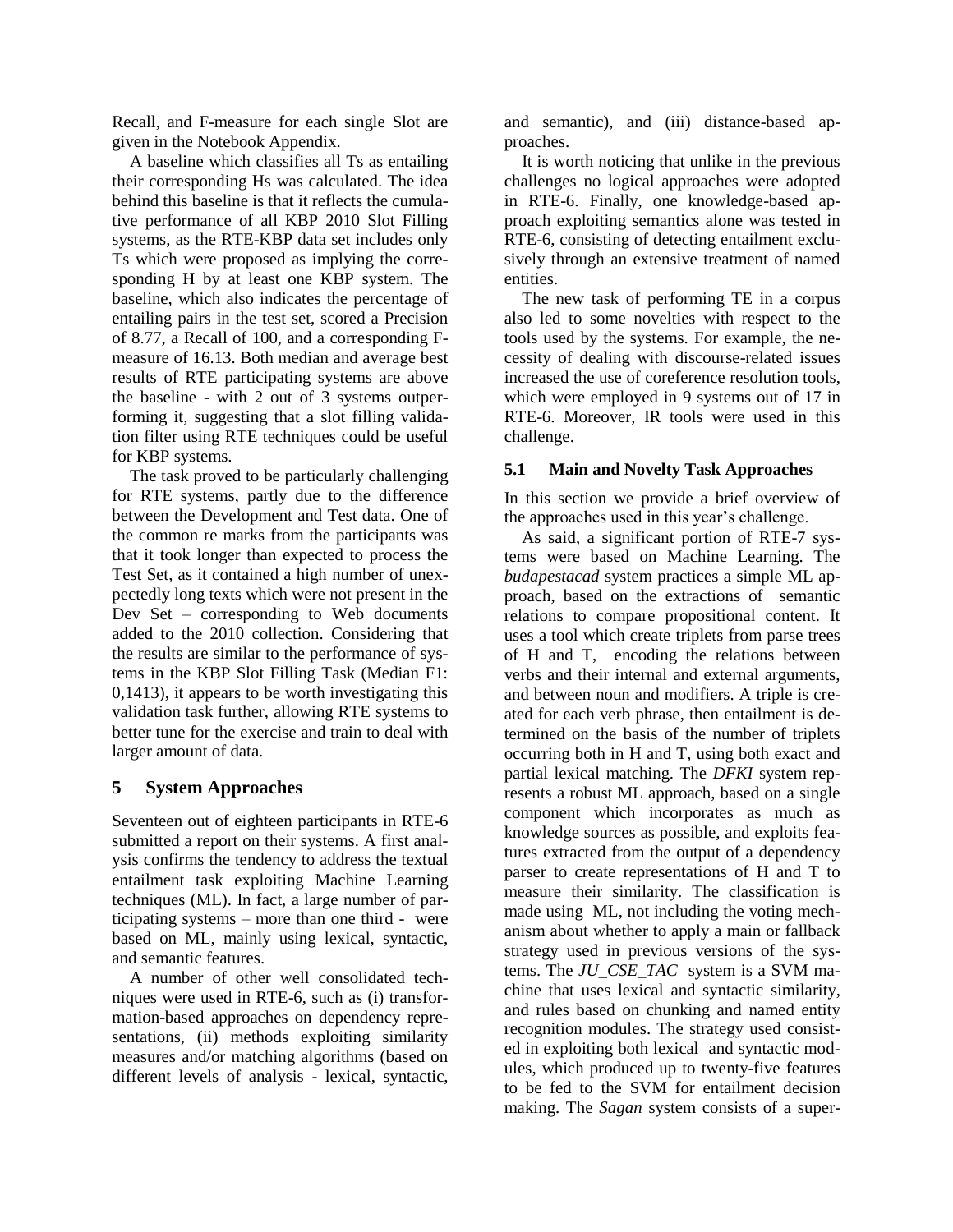vised ML approach, working almost only on a number of semantic features based on Word Net. For the Main task, the system used feature vectors produced on different versions of the RTE-4 sets, and semantic measures based on Word Net to obtain maximum similarities between concepts. Also the *SINAI* system uses a supervised ML process, and is made up of two modules to extracts features, based on distance between PPVs and matching between named entities in T and H, which are used to train the SVM models. The *SJTU\_CIT* uses a machine learning approach centered on structure prediction, where different linguistic resources define features used by a structural SVM to predict semantic alignment and determine entailment. Finally, the *UB.dmirg* system learns entailment relations using lexical resources to extract lexical, semantic parse-free event-based features, employed to determine term matching. A ML module then classifies existing relations between T and H.

A number of approaches other than ML were also used in the RTE-6 challenge. The *BIU* system is a transformation-based TE system, which uses various types of entailment knowledge. The system's architecture is open and enable to experiment with the system and extend it with new inference components. Instead of the supervised learning mechanism used in the past, in RTE-6 BIU exploited a syntax-based matching algorithms to assess the degree of syntactic match between H and T. The system uses also a number of lexical and lexical-syntactic rules to cope with semantic variability, and an IR-based retrieving component to find candidate entailing sentences. The *PKTUM* system is based on surface techniques of lexical and syntactic analysis using semantic knowledge resources. The method consists of practicing transformations over the dependency tree of H using different types of entailment rules, on the assumption that if T entails H, than H can be transformed into T. After transformations are applied to the H dependency tree, this is matched with the representation of the T dependency tree for entailment decision, where high matching indicates semantic relation. Thresholds based on the Development set are also applied. The *UAIC* system is based on word mapping performed by transforming the H through semantic knowledge resources. Its main module maps all the nodes from the H dependency tree to at least one node in T dependency tree, either directly or indirectly. It calculates fitness values on the basis of the transformations needed, indicating the similarity between T and H.

The *FBK\_irst* system EDITS performs a distance-based approach, which measures the distance between T and T as the overall cost of the edit operations (insertion, deletion, substitution). The system consists of three modules, namely an edit distance algorithm, a cost scheme, and a set of entailment/contradiction rules, which provide specific knowledge, either lexical, syntactic or semantic. Different configurations where tested in different runs, all based on a learned model by using word-overlap algorithm, without stopword filtering and lexical entailment rules.

The *Boeing* systems, called BLUE-Lite, practices a knowledge-based lexical approach, which does not employ any kind of syntactic information in entailment decision taking, but only a lexical representation of sentences, consisting in bags of words. The comparison between the bags of words generated for T and H takes advantages also from linguistic and world knowledge resources. Moreover, to solve coreference in T, the preceding sentence in the corpus is also taken in consideration as a context. Finally, in deciding entailment, varied thresholds are used for different topic. The *deb\_iitb* is a lexical –based system, at whose core there is a matching modules. It utilizes different knowledge resources, and also a coreference module, in order to establish lexical matching between T and H, and a different thresholds for entailment decision. For the Search task a specific method was employed, where in solving coreference also two or three previous sentences were fed together with the candidate T sentence. The *IKOMA* system applies a similarity based method, enhanced by a preliminary processing called "local-novelty" detection. Basically, first a module determines whether H is "local-novel", i.e. determines if the content of H was published for the first time in a determined entailing T, implying that all the T's pre-dating that T do not entail H. The novelty detection module output contributes to the determination of similarity threshold, allowing to set it not to high, in the attempt to raise Precision while minimizing the decline of Recall. The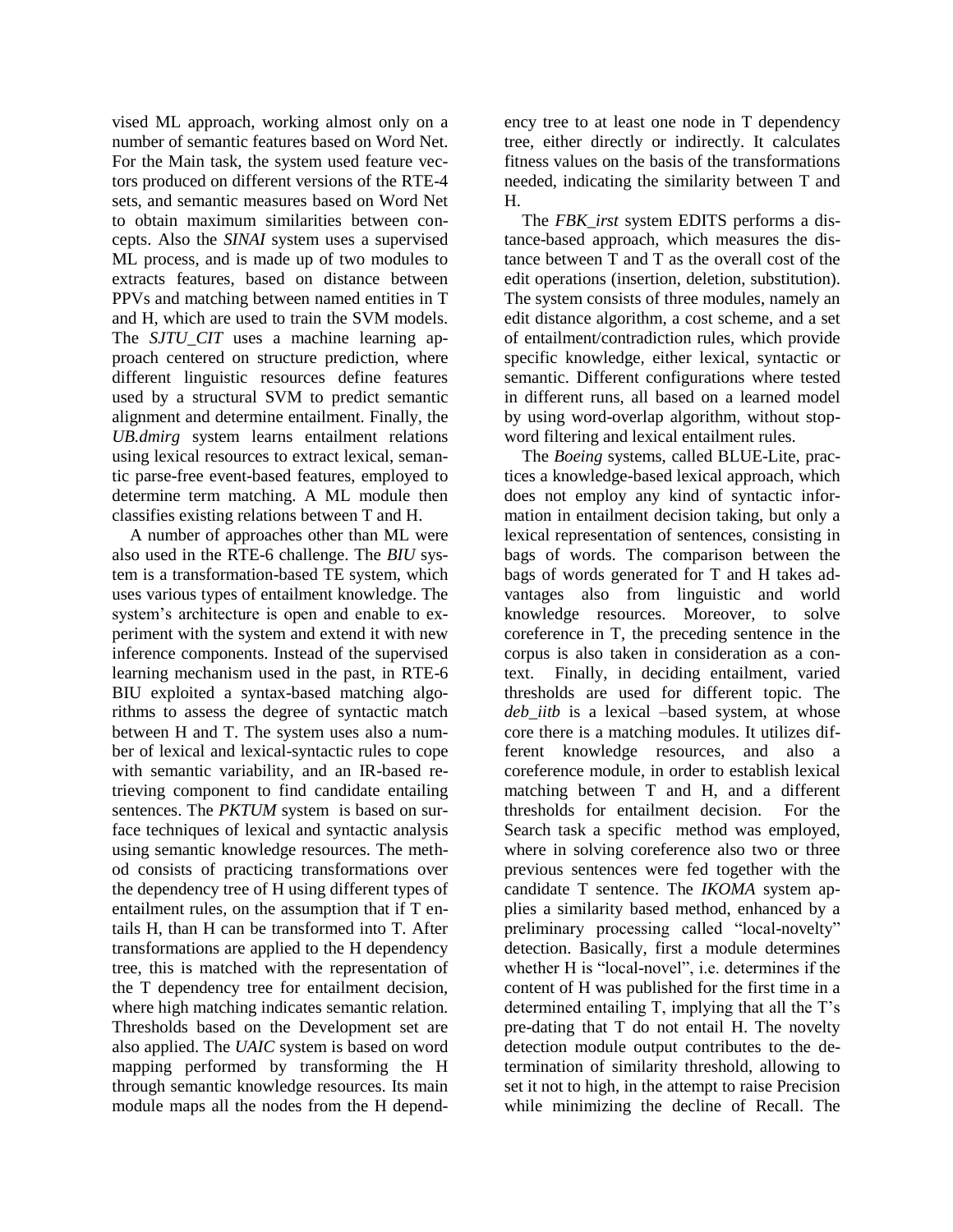*saicnlp* system proposes a rule-based analysis approach, involving deep parsing and propositional pattern matching for entailment determination. After extracting atomic propositions from T, a proposition matching algorithm searches which among those propositions matches  $H - i.e.$  which propositions contain a synonymous predicate and a similar set of arguments with respect to H. The *Sangyan* system exploits Dependency Tree Matching to recognize syntactic similarity. At its core it has a syntactic module, which verifies whether similar words play similar syntactic roles, and a semantic module which tries to establish semantic relatedness, if the syntactic model cannot determine entailment. Finally, the *UIUC* systems aims to determine if semantics alone can accurately detect entailment, and uses a knowledgebased approach to identify people, places and organizations. First it performs named entity recognition; then a matching of non-stopwords in H and T; and finally assigns scores to named entities on the basis of their occurrences in both H and T. Entailment is determined considering the overall named entities scores and the number of the remaining non-stopwords in T and H which do not match - a high number indicating a higher probability of no entailment.

### **5.2 KBP Validation Task Approaches**

Three teams participated in the KBP Validation Task, all using the same approach adopted for the Main Task. While the *BIU* system was applied to the KBP Validation data "as-is" (i.e. tuned as for the Main Task), the other two teams exploited ad-hoc configurations. The *JU\_CSE\_TAC* system utilized two methods, one exploiting lexical similarity, the other an IR technique using Lucene. For the Tailored subtask, a series of validation rules for each attribute were produced using the Development set. *FBK\_irst* obtained the learned model by using the edit distance algorithm, without stop-words filtering, using Wikipedia lexical entailment rules. In the two submitted runs, different filtering strategies to reduce the search space were also employed, discarding T-H pairs with low relatedness.

# **6 RTE-6 Ablation Tests and RTE Knowledge Resources initiative**

The exploratory effort started in RTE-5 to perform resource evaluation through ablation tests was not only reiterated in the RTE-6, but also extended to tools. Participants in the Main task were required to carry out ablation tests on all the knowledge resources and tools used in their systems, in order to collect data to better understand the impact of both knowledge resources and tools used by RTE systems and evaluate their contribution to systems' performance. The kind of ablation tests required in the RTE-6 Main Task consists in removing one module at a time from a system, and re-running the system on the test set with the other modules. By comparing these results to those achieved by the complete system, the practical contribution of the individual component can be assessed.

There was a good response to this task. Out of 18 participants in the Main task only one did not submit any ablation tests, because the architecture of the system did not allow the removal of any components. In total, 78 ablations tests were performed and submitted. Despite these guidelines, 20 submitted ablation tests did not specifically ablate knowledge resources or tools, but a variety of other system components, such as entailment algorithms, empirically estimated thresholds, and other statistical features. In one case, a combination of different components was removed from the system instead of a single one.

It is worth mentioning that this year also some systems that had not used any resources or tools (as they worsened the performance on the Dev Set) decided to take part in the evaluation effort by submitting additional runs where one resource or tool was added to the system. These tests can be considered ablation tests, as only one knowledge resource or tool is evaluated, with the difference that the system on which the resource/tool ablation was performed is not the system participating in the Main Task.

Results for all the submitted ablation tests are in the Notebook Appendix. Table 7 gives summary information about the 58 ablation tests complying with our requirements.

For knowledge resources, 46 ablation tests were carried out on a total of 9 different resources.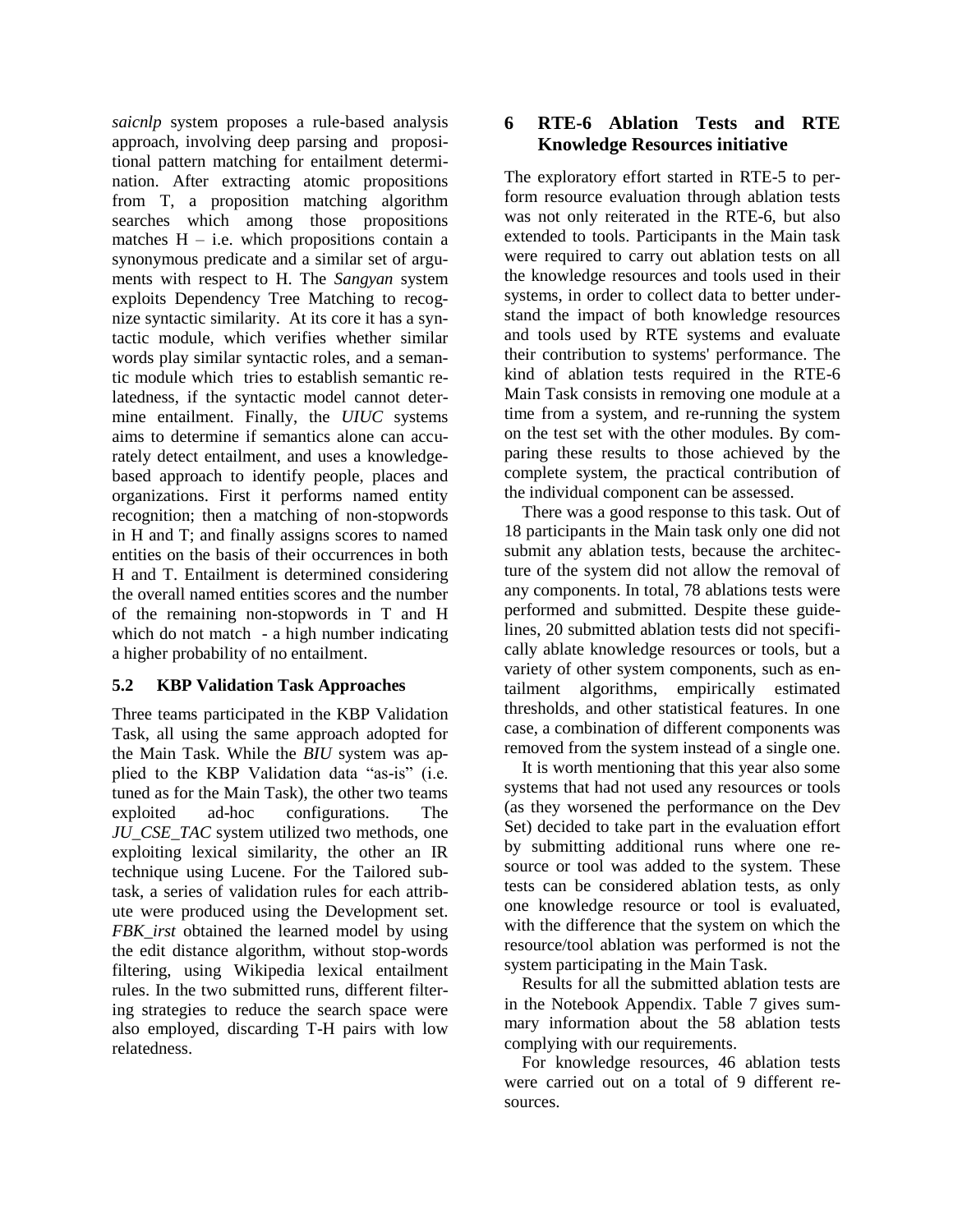|                     |                                                          |                         | <b>Impact on systems</b> |                              |                          |                          |                     |                |
|---------------------|----------------------------------------------------------|-------------------------|--------------------------|------------------------------|--------------------------|--------------------------|---------------------|----------------|
|                     | <b>Ablated</b><br>resource<br>#<br><b>Ablation tests</b> |                         | Positive                 |                              |                          | Negative                 |                     |                |
|                     |                                                          |                         | # Tests                  | F1 Range                     | F1 Average               | Tests<br>#               | F1 Range            | F1 Average     |
|                     | WordNet                                                  | 22                      | 14                       | 0.03<br>18.28                | 7.54                     | 8                        | $-0.02$<br>$-3.21$  | $-1.36$        |
| Knowledge Resources | VerbOcean                                                | $\overline{7}$          | 5                        | 0.07<br>2.5                  | 1.28                     | $\overline{2}$           | $-4$<br>$-1.15$     | $-2.58$        |
|                     | Wikipedia                                                | 6                       | $\overline{\mathbf{4}}$  | 1.08<br>4.7                  | 2.25                     | $\overline{2}$           | $-3.58$<br>$-23.91$ | $-13.75$       |
|                     | FrameNet                                                 | $\overline{\mathbf{3}}$ |                          | $\blacksquare$               |                          | $\overline{\mathbf{3}}$  | $-0.1$<br>$-1.84$   | $-1.25$        |
|                     | <b>DIRT</b>                                              | $\overline{\mathbf{4}}$ | $\mathbf{1}$             | 3.97                         | $\overline{\phantom{a}}$ | 3                        | $-0.72$<br>$-1.56$  | $-1.09$        |
|                     | CatVar                                                   | $\mathbf{1}$            | $\mathbf{1}$             | 0.63                         | $\bar{\phantom{a}}$      | $\blacksquare$           |                     | ÷,             |
|                     | Synonym/<br>Acronym<br>Dictionaries                      | $\mathbf 1$             |                          | $\overline{\phantom{a}}$     |                          | 1                        | $-0.76$             |                |
|                     | Dependency Similarity Dictionary                         | $\mathbf 1$             | -                        | $\qquad \qquad \blacksquare$ | $\blacksquare$           | $\mathbf 1$              | $-13.56$            | ÷              |
|                     | Proximity Similarity Dictionary                          | $\overline{1}$          | $\blacksquare$           | $\blacksquare$               | $\blacksquare$           | $\mathbf{1}$             | $-7.79$             | ÷,             |
| Tools               | Coreference Resolver                                     | $\overline{\mathbf{3}}$ | $\mathbf{1}$             | 0.17                         | $\blacksquare$           | $\mathbf{2}$             | $-0.88$<br>$-1.54$  | $-1.21$        |
|                     | Named<br><b>Entities Recognition</b>                     | 5                       | $\overline{\mathbf{4}}$  | 2.22<br>20.25                | 10.98                    | $\mathbf{1}$             | $-1.23$             | L,             |
|                     | POS tagger                                               | $\mathbf{1}$            | $\mathbf{1}$             | 4.99                         | $\blacksquare$           | $\overline{\phantom{a}}$ |                     | ÷,             |
|                     | Parser                                                   | $\mathbf{1}$            | -                        |                              | $\Box$                   | $\mathbf{1}$             | $-1.76$             | $\blacksquare$ |
|                     | Name Normalization                                       | $\mathbf{1}$            | $\mathbf{1}$             | 0.65                         | $\frac{1}{2}$            | $\overline{\phantom{a}}$ | $\blacksquare$      | ÷,             |

#### **Table 7. Ablated knowledge resources**

For tools, 11 ablation tests were performed to evaluate 5 types of tools. For each ablated component, the number of ablation tests submitted is shown, together with the number of runs showing a negative or positive impact of the resource/tool on the system performance. Note that in this year's ablation tests no ablated component had zero impact.

As already noticed in RTE-5, although the data provided by the ablation tests are interesting and give an idea of the contribution of a single component to the performance of a specific system, determining the actual impact of these knowledge resources and tools in general is not straightforward, as systems use the same resource in different ways, and hence the results of the ablation tests are not fully comparable. In fact, as can be seen in the Table 7, some very common resources such as WordNet, VerbOcean and Wikipedia had a positive impact on some systems and a negative impact on others.

Overall, the RTE community is still in the process of learning how to best utilize knowledge resources within the Textual Entailment exercise. An analysis of the ablation test data (available in the Appendix) gives the opportunity to identify which resources were more useful within each systems, and may help learn from the systems which performed well in the ablation tests how to effectively use such resources.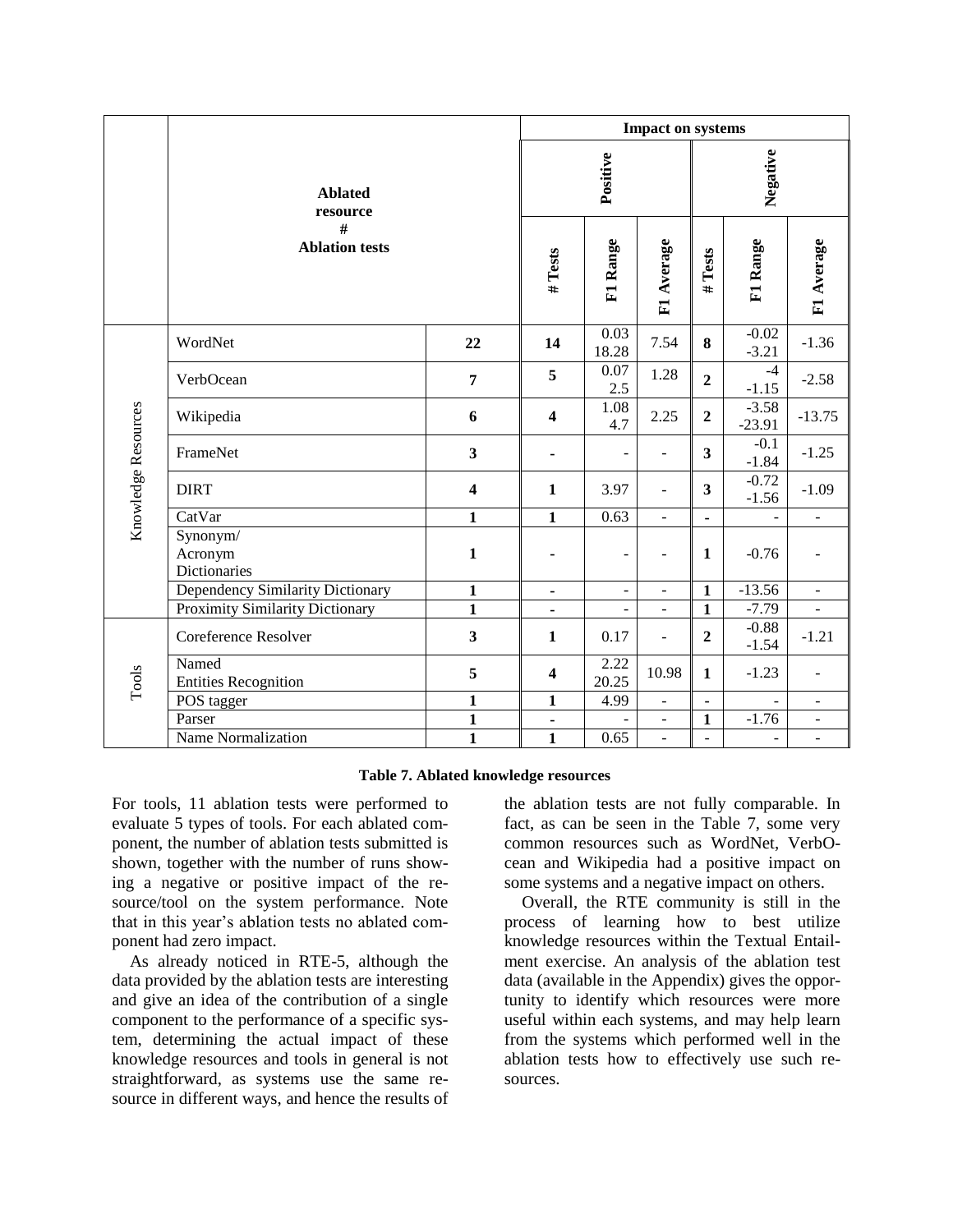Continuing the initiative started in RTE-5 to promote the study of the impact of knowledge resources on Textual Entailment, the results of all the ablation tests will be made available on the RTE Knowledge Resources web page  $10$ , which already presents last year's results. Beside the ablation test data, the RTE Knowledge Resources page lists the "standard" knowledge resources that have been selected and exploited in the design of RTE systems during the challenges held so far. Currently 35 publicly available and 14 non-publicly available resources are listed. Participants are encouraged to help keep the page up-to-date, sharing their own knowledge resources and tools, not only to contribute to the research on the impact of knowledge resources on RTE, but also to have the opportunity to further test and leverage such resources and tools.

### **7 Conclusions and Future Work**

RTE-6 was characterized by a major innovation, namely the transition from the traditional Main Task, proposed in the first five RTE challenges, to a new Main Task, similar to last year's Pilot Search Task. The main reason behind this choice was the feeling that most RTE systems were ready to make a definitive move towards performing Textual Entailment against a corpus. This change implied an important advantage of the new setting over the Main tasks in the previous challenges, as far as distribution of entailment is concerned. In fact, in the methodology previously used to create the Main data set, T-H examples were picked by hand, and their distribution was artificially balanced (50% YES and 50% NO). In the new setting, the vast majority of Ts in the corpus – selected as candidate entailing sentences through a preliminary Information Retrieval filtering phase – were annotated, thus obtaining a good approximation of the true distribution of entailing sentences in the text, which implies a small – and realistic – proportion of entailments.

The decision to introduce the new main task was rewarded by a good response from the system developers. Even though the results are not completely comparable to those achieved in the

RTE-5 Search Pilot, a notable improvement was seen, especially considering the system performances over the Information Retrieval baseline, with the F-measure median being above it – while last year the baseline was above the best result – and with the best result being more than 13 points higher.

Also the experimental Novelty Detection Subtask was quite successful, and the results showed that RTE systems have high performance in detecting novelty, and could be useful for Summarization systems.

In contrast, the KBP Validation Pilot appeared to be more challenging, and only three participants took part in the experiment. A first analysis indicates that one discouraging factor may have been the difference between Development and Test set, as the latter contained a higher number of significantly longer texts taken from the Web. The lack of adequate training and the difficulty that current RTE systems have to process large amount of data made the exercise particularly hard.

Overall, the RTE-6 tasks were interesting and useful for advancing the state of the art in Textual Entailment, and suggest that entailment systems could play an important and effective role within semantic applications. This represents an important step towards the ultimate goals of the RTE challenges, namely assessing Textual Entailment technology, promoting further development in the state of the art, and demonstrating its applicability and usefulness in real-life application scenarios.

# **Acknowledgments**

We would like to acknowledge other people involved in the RTE-6 challenge: Medea Lo Leggio, Alessandro Marchetti, Giovanni Moretti from CELCT, and Karolina Owczarzak from NIST.

This work is supported in part by the Pascal-2 Network of Excellence, ICT-216886-NOE.

### **References**

Roy Bar-Haim, Ido Dagan, Bill Dolan, Lisa Ferro, Danilo Giampiccolo, Bernardo Magnini and Idan Szpektor. 2006. The Second PASCAL Recognizing Textual Entailment Challenge. In *Proceedings* 

 $10$  http://www.aclweb.org/aclwiki/index.php?title= RTE\_Knowledge\_Resources.